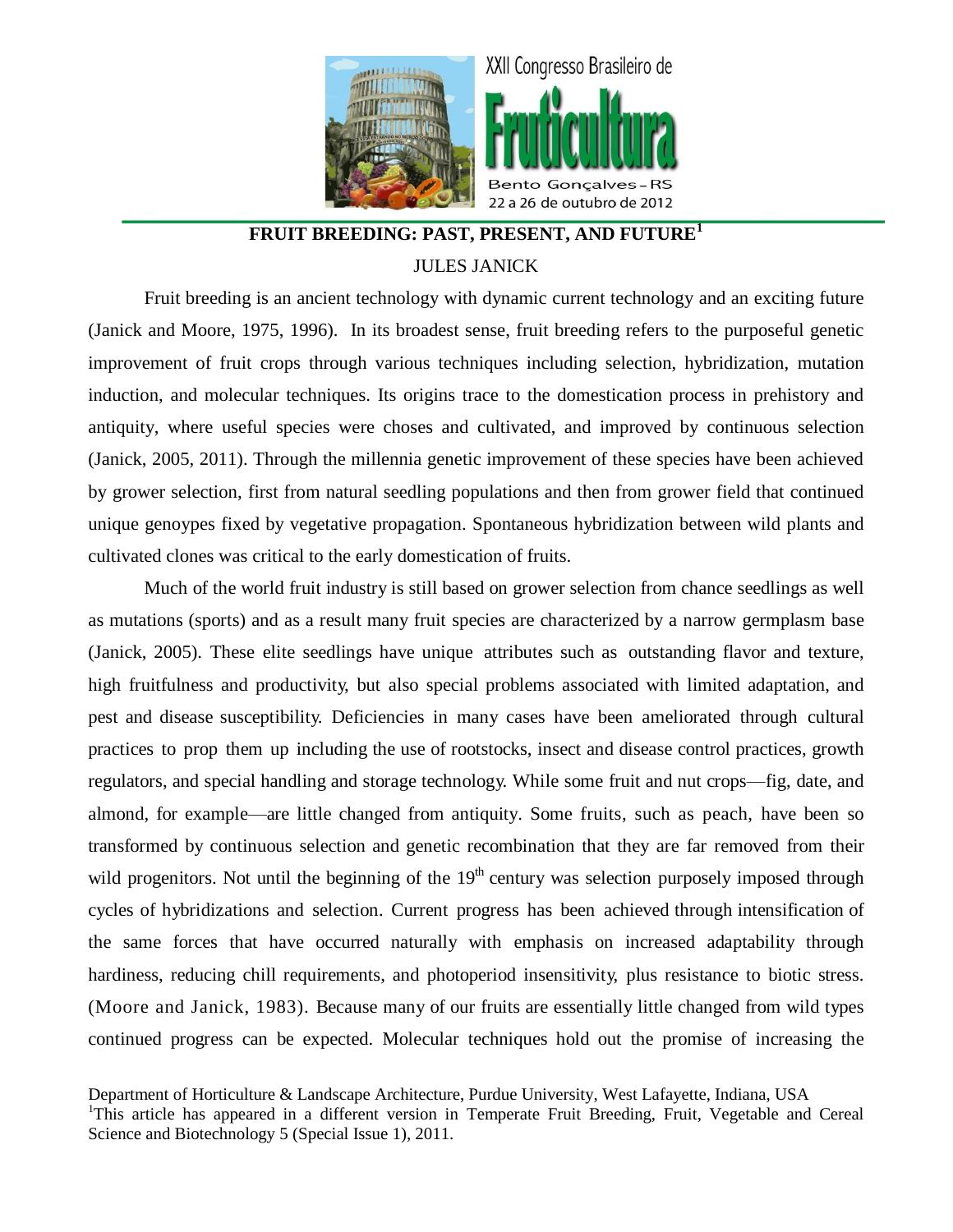

efficiency of selection through molecular markers and the direct transfer of useful genes into adapted genotypes through recombinant DNA (transgene) technology (Folta and Gardiner, 2009).

### **DOMESTICATION**

Fruit tree culture originated occurred in various locations including the Fertile Crescent, Asia, and the New World in the late Neolithic and Bronze Age. About 8000 years ago, a period known as the second Neolithic Revolution occurred in the Fertile Crescent that involved a change from villages to urban communities (Childe, 1958). This development of urban centers is associated with the development of a settled agriculture. This coincides with the beginning of fruit culture, which involved a long-term commitment to a unique piece of ground. In the case of the date and olive, a fruit orchard can remain productive for over a century. It is fruit culture that bonds humans to a particular piece of land and may be a link associated with the concept of territoriality, the development of city-states, and eventually nationhood.

Zohary and Spiegel-Roy (1975) proposed that fruit culture, in contrast with mere collection, originated 4000 to 3000 BCE. Although some information before this period is based on archeological remains, much of it is by inference and conjecture. Perhaps the earliest pictorial evidence of fruit growing occurs in a 1 m tall alabaster vessel known as the Uruk vase found in Jemdet Nasr levels at Uruk that date from about 3000 BCE. Uruk (Erech) is on the Euphrates just north of Basra, Iraq. The imagery from vase base to rim, depicts water at the bottom, cultivated plants (barley and sesame) and domestic animals above, followed by attendants bearing baskets of fruit offerings presented to the Goddess Innana, later known as Istar, in a marriage ceremony to a king (Bahrani, 2002), Unfortunately the fruits cannot be identified, but they are large and of various shapes. Predynastic drawings in Egypt depict the date palm.

The development of fruit culture in the Fertile Crescent evolved at two loci: the Tigris-Euphrates civilization of Mesopotamia and the Nile valley culture of Egypt. Information on the ancient origins of fruit culture comes from archeological remains of fruit, and from pictorial and literary evidence. The high culture of Mesopotamia and Egypt produced a rich art in which fruit is a common motif. A trove of paintings and sculpture, and desiccated remains is found in Egyptian tombs and monuments. The Sumerian discovery of writing in the  $3<sup>rd</sup>$  millennium BCE, and Egyptian writings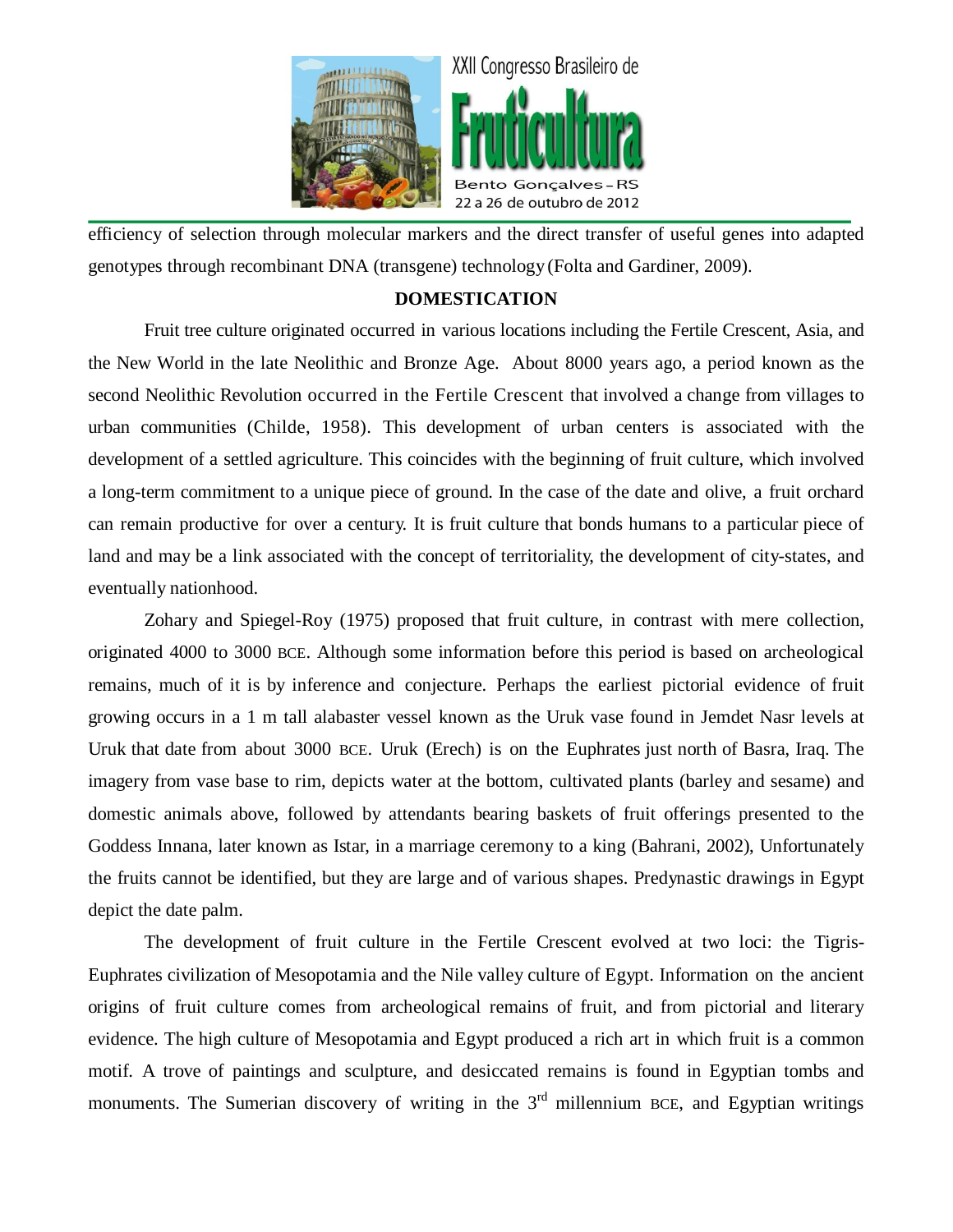

somewhat later, inaugurated the literary tradition that survives today as a result of the near indestructibility of the baked clay tablets used for cuneiform script, the wide use of stone carving for hieroglyphics, and the preservation of papyrus in desert tombs. Later infusions of species and technology came from Greece, Persia, Turkey, India, China and New World civilizations. By classical times in Greece and Rome fruit culture had achieved a sophisticated level, not exceeded for over a millennium.

The first fruits crops to be domesticated appear to be the date palm, olive, grape, almond, fig, and pomegranate. Asian temperate pome fruits (apple, pear, quince, medlar) and stone fruits (apricot, cherry, peach, and plum) were fully domesticated by antiquity. Citrus fruits were domesticated early in China but reached the West in waves starting with citron. Tropical Asian fruits (mango and banana) and fruits from the Americas (avocado, papapa, and pineapple) were developed in prehistory. A number of popular fruits and nuts were only domesticated in the  $18<sup>th</sup>$  to  $20<sup>th</sup>$  centuries including various brambles, vacciniums, pecan, and kiwifruit, while many fruits, although extensively collected and marketed are in the process of domestication (lingonberry, various cacti, durian). Domestication of fruit crops resulted from selection of elite natural variants with further improvement arising from recombinants produced by natural intercrosses involving selected types. Cultural practices often unique to each crop, such as irrigation, pollination control, grafting, (Fig. 1), rootstocks, pruning and training, storage, and processing, were developed to extend use, increase productivity, and improve quality.

### **Fruit Domestication and Genetic Alteration**

Fruit crops are characterized by a number of common features. Noteworthy is the obvious appeal of taste which many consider delicious—often a combination of sweetness, acidity and aromatic constituents. The desirable taste and colors of many fruits is a naturally selected trait associated with seed dispersal often mediated by mammal (Steyn, 2012). Most fruit crops are highly cross-pollinated, and tree fruits generally have long juvenility and long life. Most importantly, some fruit crops have the ability to propagate vegetatively, by such factors as off-shoots, cuttings, or nucellar seed. Subsequent progress in the improvement of fruit crops resulted from continual selection in seedling populations, especially from natural inter-crosses among elite clones or with wild or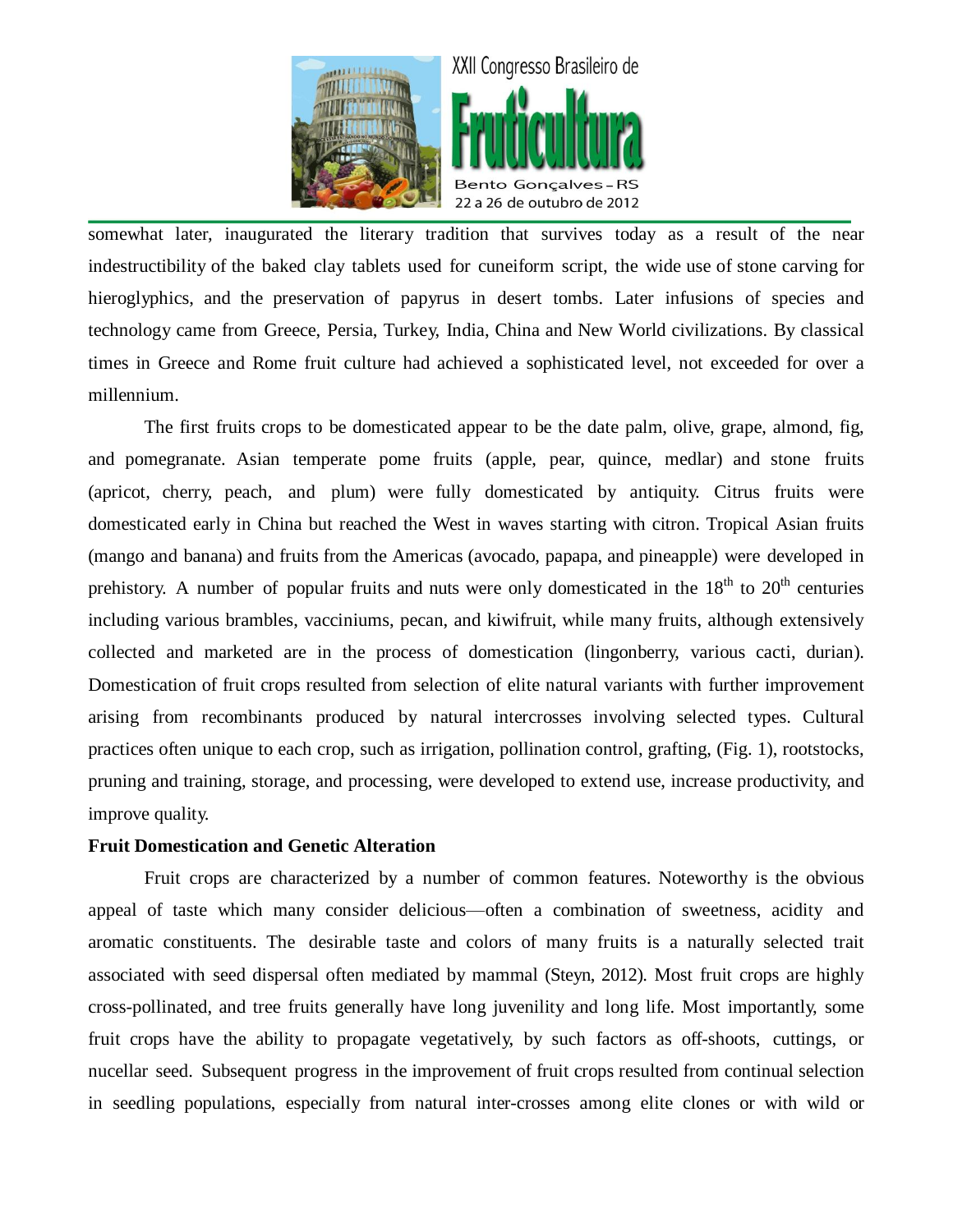

introduced clones, that vastly speeded up the process. This process has been efficacious, and in spite of progress in plant breeding, many grower-selected clones are still being grown.

Domestication of fruits involves a combination of events including species selection, recurrent selection of elite clones, and vegetative propagation combined with horticultural technology such as irrigation in dry climates, pruning and training, pollination in the case of date palm, and storage and processing technology. Genetic changes associated with domestication of fruits (Table 1) include the breakdown of dioecy, loss of self-incompatability, induction of parthenocarpy and seedlessness, polyploidy and allopolyploidy, loss of toxic substances, ease of vegetative propagation, and loss of spines, thorns, or pubescence. Other changes due to selection include increase in fruit size, increase in sugar content, and increase in storage and shelf life. Factors contributing to genetic improvement include interspecific recombination, polyploidization, and continued selection involving generations of sexual recombinants.

Many fruit crops differ from their wild progenitors by a few characters that have appeared as mutations (Table 2). Typically these mutations are not advantageous to the plant in its natural setting as they reduce fitness, but would clearly have been immediately selected by humans. The changes from bitter to sweet seed in almond, and seeded to seedless fruits along with parthenocarpy (banana and plantain, citrus, fig, grape, persimmon, and pineapple) would have negative fitness but very positive selective value. Parthenocarpy has two advantages: it eliminates the need for pollination, and is one path to seedlessness which has proved important in grape, banana, and citrus. In dioecious fruit crops, mutations inducing hermaphroditism (strawberry, grape, and papaya) are associated with domestication. Others mutations associated with domestication include loss of spines (brambles, pineapple, pome fruits, and citrus), loss of fruit pubescence (peach), and changes in growth habit mutations (pome and stone fruits). In many fruit crops, fruit color mutations (sports) have become increasingly important, especially in apple, pear, and grapefruit. Some of these mutations are not heritable because they do not occur in the appropriate meristematic layer.

The development of fruit growing evolved from an interaction of genetic changes and cultivation technology, often unique for each species (Janick 2005). Some idea of how this has occurred can best be inferred from the history of two recent domesticates: cranberry and kiwifruit.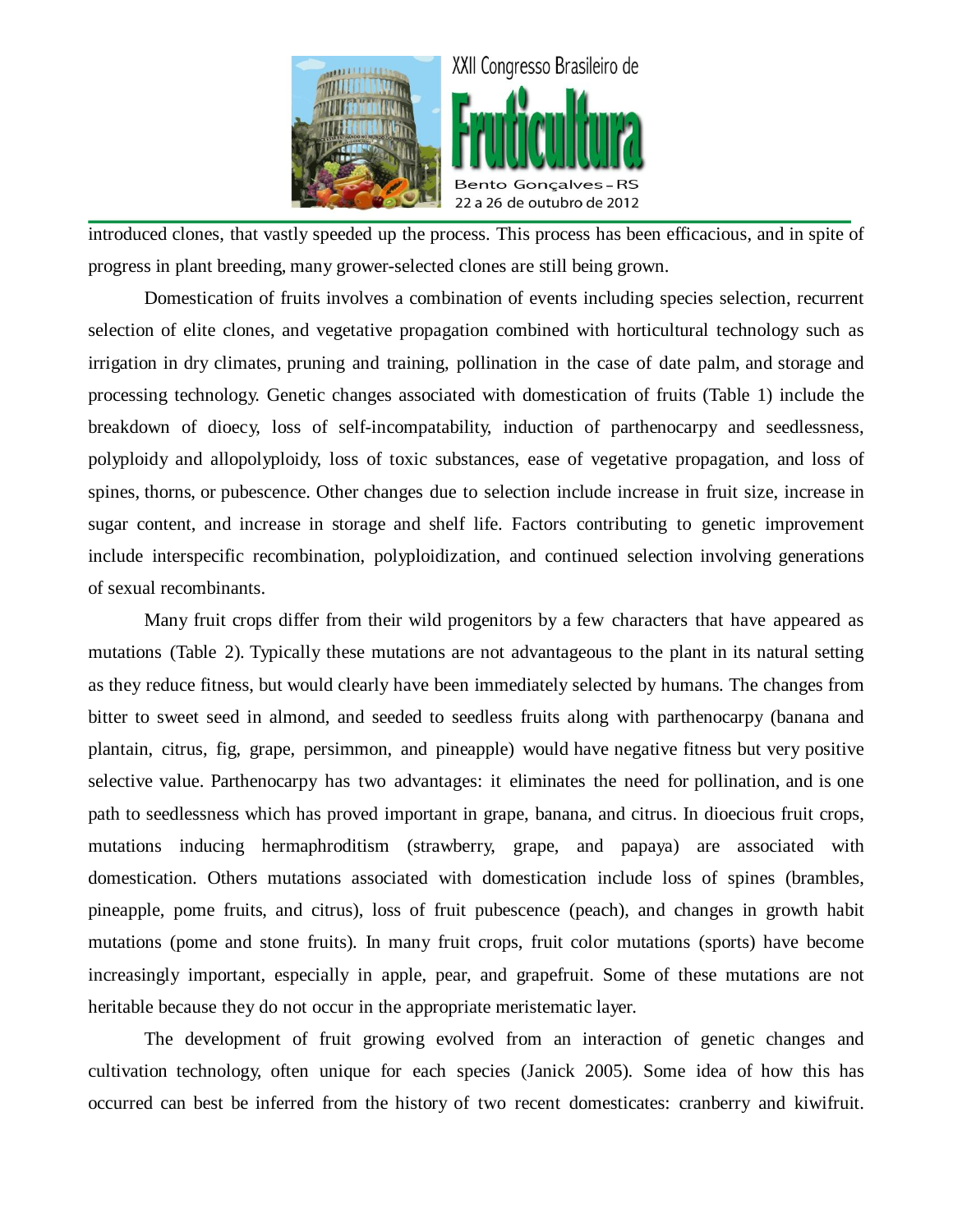

What occurred in these crops probably occurred in the past with others, although each crop is unique with its own set of problems and prospects, and each has its own story. Both cranberry and kiwifruit were widely appreciated and entered commerce from wild stands long before domestication. The cranberry had been collected in North America since colonial America, but only became cultivated in the 19<sup>th</sup> century. Successful cultivation involved developing a series of practices to grow a plant adapted to aquatic conditions. The kiwifruit, a dioecious vine native to China has been appreciated since the 8th century in China and probably much earlier but was never cultivated there. (It was introduced to England and North America in the beginning of the 20th century, but New Zealand claims the honor of domestication.) While the plant was introduced to England and the United States, the plant languished there, emphasizing the key role of champions. A cultivation system worked out by New Zealand nurserymen and growers involved training and pruning on a trellis, with provision for pollination. The preferred pistillate and staminate clones ('Hayward' and 'Bruno', respectively) were selected from seed introduced into New Zealand from China. After the germplasm was selected, cultivation techniques established, and markets developed, the technology was quickly transferred and kiwifruit became a world fruit crop in less than 25 years.

In both cranberry and kiwifruit, the early elite selections of wild plants were of high quality and could be vegetatively propagated—by cuttings in the case of cranberry and grafting in the case of kiwifruit. Selection, combined with the ability to fix unique combinations by vegetative propagation, was the key breeding technique in these two crops, as in all fruit crops. Breeding work has continued but even after 100 years, the selections made very early still dominate the industry.

In both cranberry and kiwifruit, related species are under consideration as potential new crops. In kiwifruit, the related yellow-fleshed *Actinidia chinensis* has been introduced, and the small-fruited, hardy *A. arguta* (also known as tara fig) is under consideration as a new domesticate and now widely planted in northern home gardens. In the vacciniums, two related crops—blueberry (especially lowbushtypes in Maine) and lingonberry in Sweden—were also widely appreciated and harvested from the wild, but with remarkably different outcomes. Blueberry had more promise as a commercial fruit than did cranberry or lingonberry because the fruit could be consumed fresh as well as processed and there was greater diversity in a number of species. While the domesticates of cranberry and kiwifruit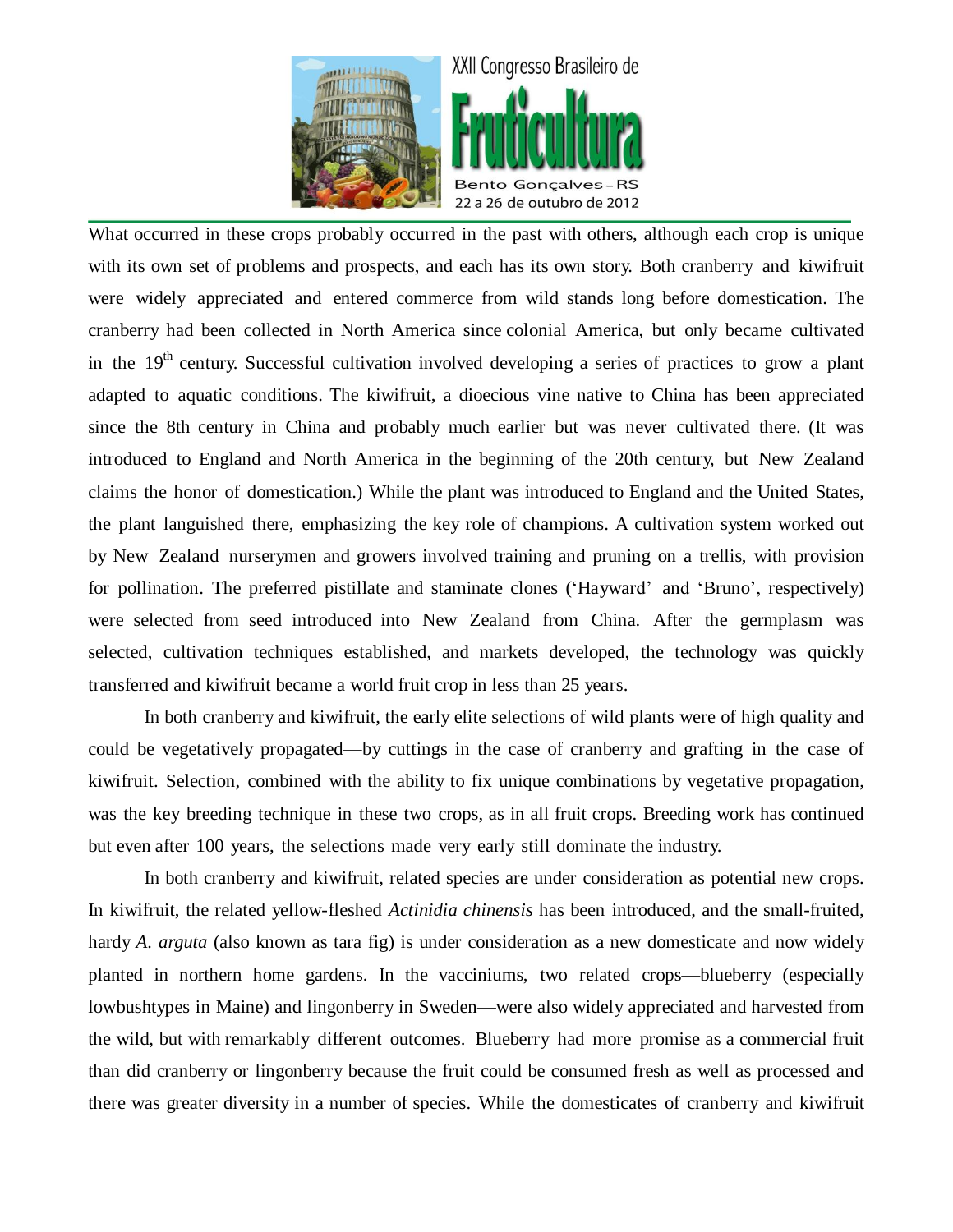

are little changed from their wild forms, the blueberry has undergone remarkable transformation due to interspecific hybridization and ploidy manipulation. The culture of blueberry was dependent on the understanding that the vacciniums are an acid-loving species and required the ammonium form of nitrogen. Intensive selection and breeding with various species of different ploidy levels transformed this crop into a relatively large industry of wide adaptation. Lingonberry, on the other hand, a large Scandinavia export crop from forest-collection, never became domesticated, probably because there was no shortage of collectable fruit. This crop is still based on merely managed wild plantings.

### **FRUIT BREEDING**

Fruit breeding as an organized activity is a  $19<sup>th</sup>$  century innovation. Current progress was achieved through intensification of the same forces that have occurred during domestication with increasing emphasis on increased adaptability through hardiness, lowered chill requirement, photoperiod insensitivity, resistance to biotic stress, plant architectural modifications, and selection of color mutations. Molecular techniques hold out the promise of increasing the efficiency of selection through molecular markers and insertion of individual genes through transgene technology.

Early beginnings of fruit breeding technology can be demonstrated in strawberry and pear. The modern strawberry is derived from hybrids between two octoploid (2*n*=56) native American species, both usually dioecious: *Fragaria virginiana* indigenous to the East coast of the North America but reaching Europe in the 17<sup>th</sup> century, and *F. chiloensis*, native from Alaska to Chile. Hybrids between these two species were produced naturally in Brest, France early in the 18<sup>th</sup> century when a pistillate clone of the large-fruited *F. chiloensis*, introduced by Amédee François Frézier, a French army officer (and spy) whose family name curiously derives from the French word (fraise) for strawberry, was inter-planted with staminate plants of *F. virginiana.* The new hybrids (now known as *F.*  $\times$ *ananassa* or pineapple strawberry, after their shape and aromatic flavor, initiated the modern strawberry industry. Selection through the years has resulted in tremendous changes as the plant evolved from a predominantly dioecious species with male and female plants into a hermaphroditic species, in which flowers contained both stamens and pistils. The development of the day neutral character from interspecific crosses has resulted in continuous fruit production and has transformed the industry. Modern breeding has greatly increased fruit size and firmness.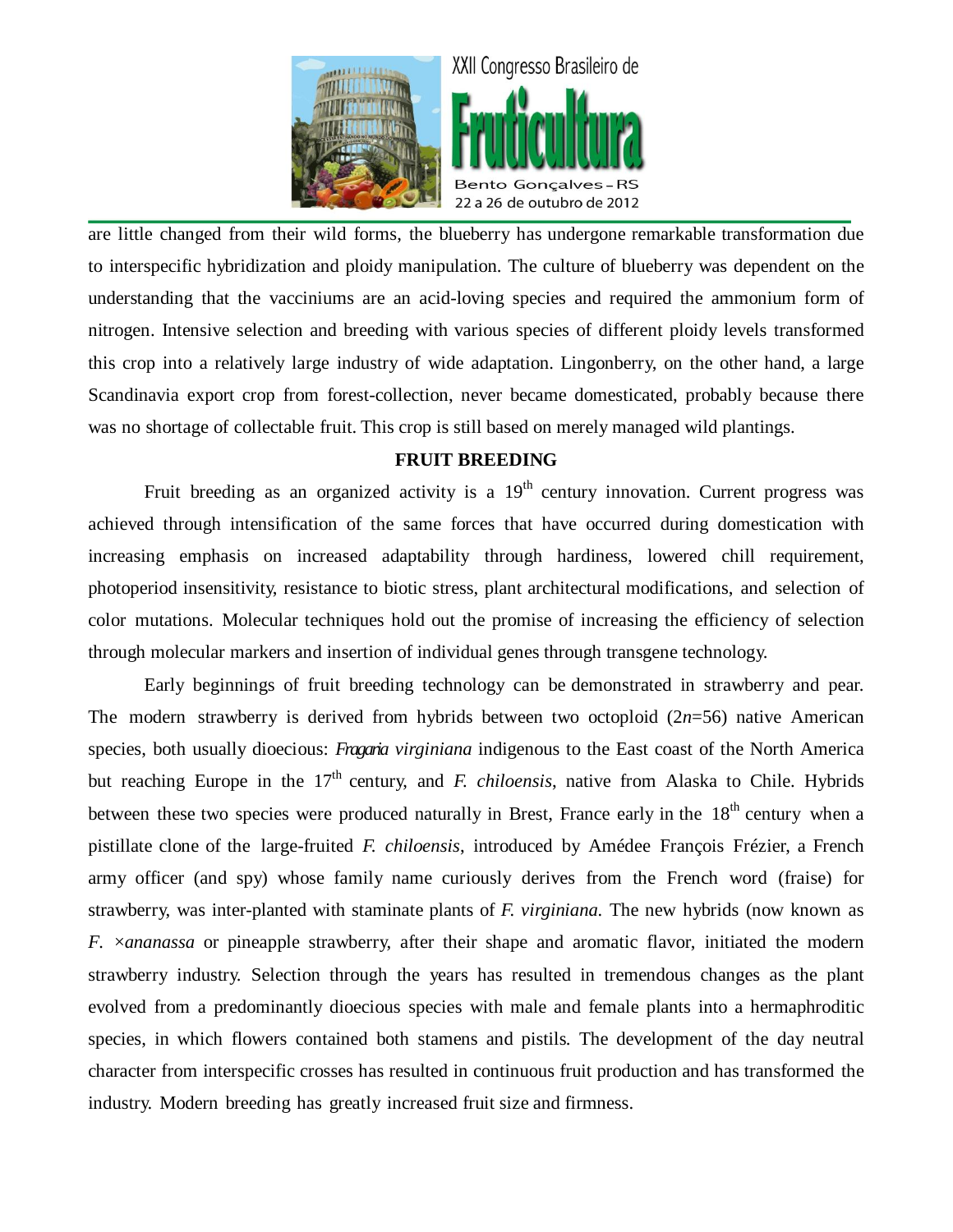

Systematic breeding of European pear was first carried out by Jean Baptiste Van Mons (1765–1842), a Belgian physician, pharmacist, and physicist and an early apostle of selection in plants. He collected clones of pear and sequentially planted (open pollinated) seed of the best material making new selections for eight generations. An early fruit book, *The American Fruit Culturist* (1863) by John J. Thomas (1810–1895) states that the mean time from seed planting to fruiting in the first cycle was 12 to 15 years, 10 to 12 in the second cycle, 8 to 10 by the third, 6 to 8 by the fourth, and 5 by the fifth. By the 8<sup>th</sup> generation several fruit trees fruited *at the age of four years* (emphasis by the author, presumably based on correspondence of Von Mons). This may be the first example of data on longterm selection in plants. Recent breeding efforts have concentrated on fireblight resistance.

Thomas Andrew Knight (1759–1838) was the first to improve fruits by selection from genetic recombination derived from inter-pollinations of clones (Fig. 2). An early proponent of the development of plant improvement through crossbreeding and selection he literally initiated the field of fruit breeding. He released a number of improved fruit cultivars (apple and pear, cherry strawberry, red currant and strawberry, and cherry, nectarine, and plum). His studies on the effects of pollen in the garden pea on seed characters presaged the work of Gregor Mendel carried out 40 years later. He describes dominance and segregation, although he failed to make the brilliant leap of Mendel in relating phenotypic characters to the factors we now know as genes. Gregor Mendel, the father of genetics, was also involved in designing apple and pear breeding programs.

In the United States, fruit breeding became a part of research at the state and federal experiment stations and many breeding programs were initiated throughout the United States. Practically each state had fruit breeding programs at one time. Fruit breeding also became an activity of the private sector. An American nurseryman, Luther Burbank (1849–1926), was the first to consider fruit breeding as a commercial endeavor, and although he distrusted Mendelism, he was a staunch believer in the evolutional theories of Darwin. Burbank was also influential in obtaining passage of the Townsend-Purnell Plant Patent Act signed in 1930 which initiated the protection of fruit cultivars. At present private breeders are an important part of breeding efforts in *Prunus* (especially peach and plum), strawberry, and raspberry.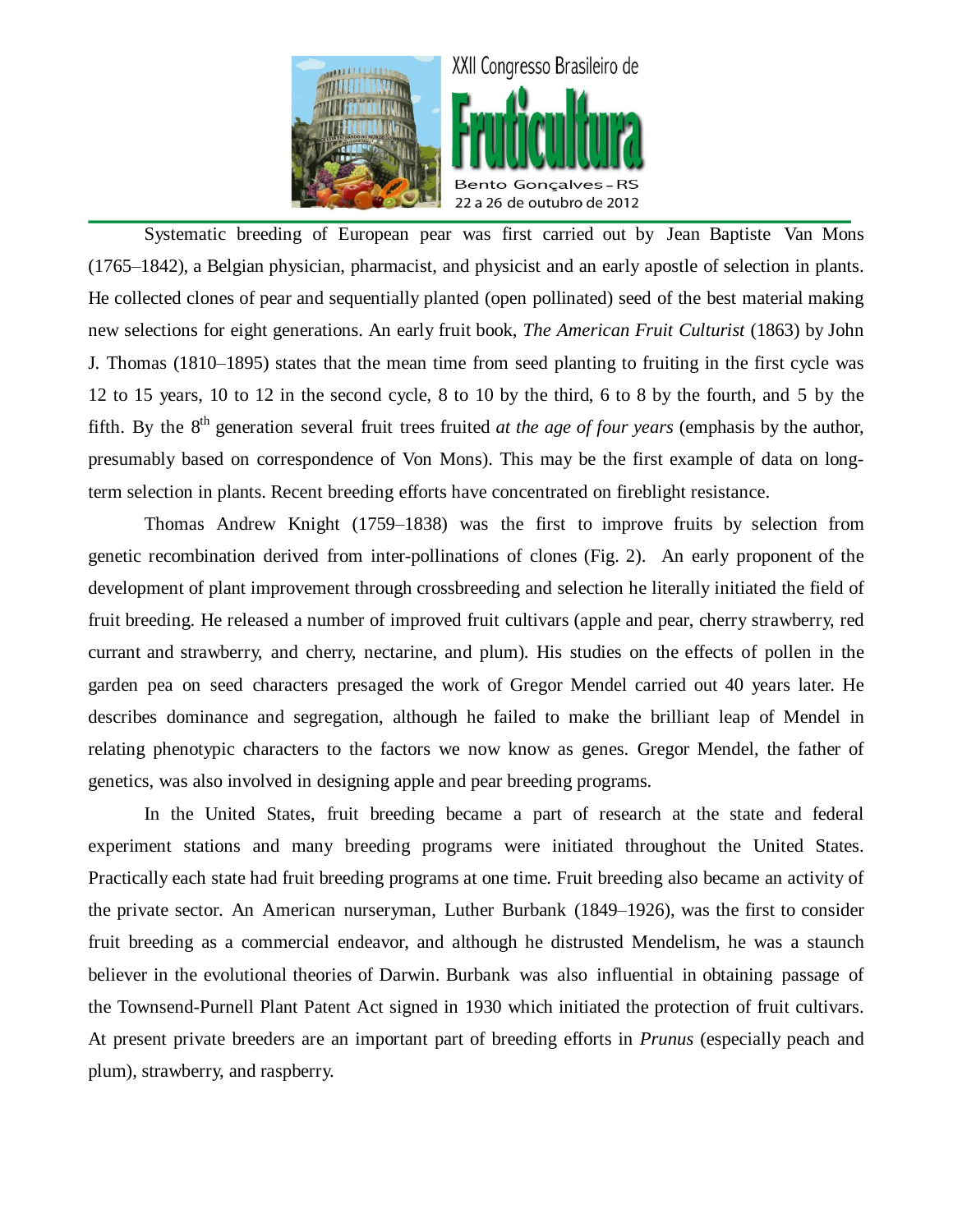

Although organized programs of fruit breeding by universities, state and federal experiment stations have been a major activity since early in the  $20<sup>th</sup>$  century, the results have been variable and vary from ineffectual to extraordinarily successful. The peach is an example where breeding efforts have had great impact. For example breeding peaches with low chill requirements as well as increased hardiness has greatly expanded the areas where this crop can be successfully produced. The development of firm fleshed peaches became the basis for a large processing industry in California.

Much of the world fruit industries are still based on grower-selected clones. The reason for the lack of progress of fruit breeding programs is twofold. First, vegetative propagation permits the genetic fixation of naturally occurring variation. Because of the vast populations involved in seedling orchards, the quality of the selected clones over hundreds and even thousands of years of selection is very high. Second, the difficulties and expense inherent in fruit breeding have inhibited long term breeding efforts. Progress from breeding a number of fruit crops, however, has shown significant advances in the second half of the  $20<sup>th</sup>$  century and selections from controlled crosses are increasingly important in many crops. In apple, although chance seedlings such as 'Delicious' and 'Golden Delicious' have long dominated the world market. 'Fuji', a seedling derived from a Japanese breeding program ('Ralls Janet'  $\times$  'Delicious') is now the leading world cultivar.

### **Hybridization and Selection**

Selection from sexual recombinants is still the dominant force in the domestication process as well as modern fruit breeding. The isolation of elite selections, combined with mass plantings created a situation where mass selection and recurrent selection could operate naturally. This has recently been confirmed in apple, where elite selections from Kazakhstan are very close to cultivated varieties (Harris et al. 2002).

Selection from sexual recombination in apple can be clearly followed in North America, now considered a secondary center of origin (Janick et al., 1996). In colonial America, starting in the 1600s, the apple was imported by immigrants, some as scions but most as seeds from Holland, Germany, France, and the British Isles (Beach 1905). Pioneers were encouraged to plant apples and the requirement for settling Ohio (1787–1788) included that the settler must harvest at least 50 apple or pear trees and 20 peach trees (Morgan and Richards 1993). Apples, once introduced, were carried far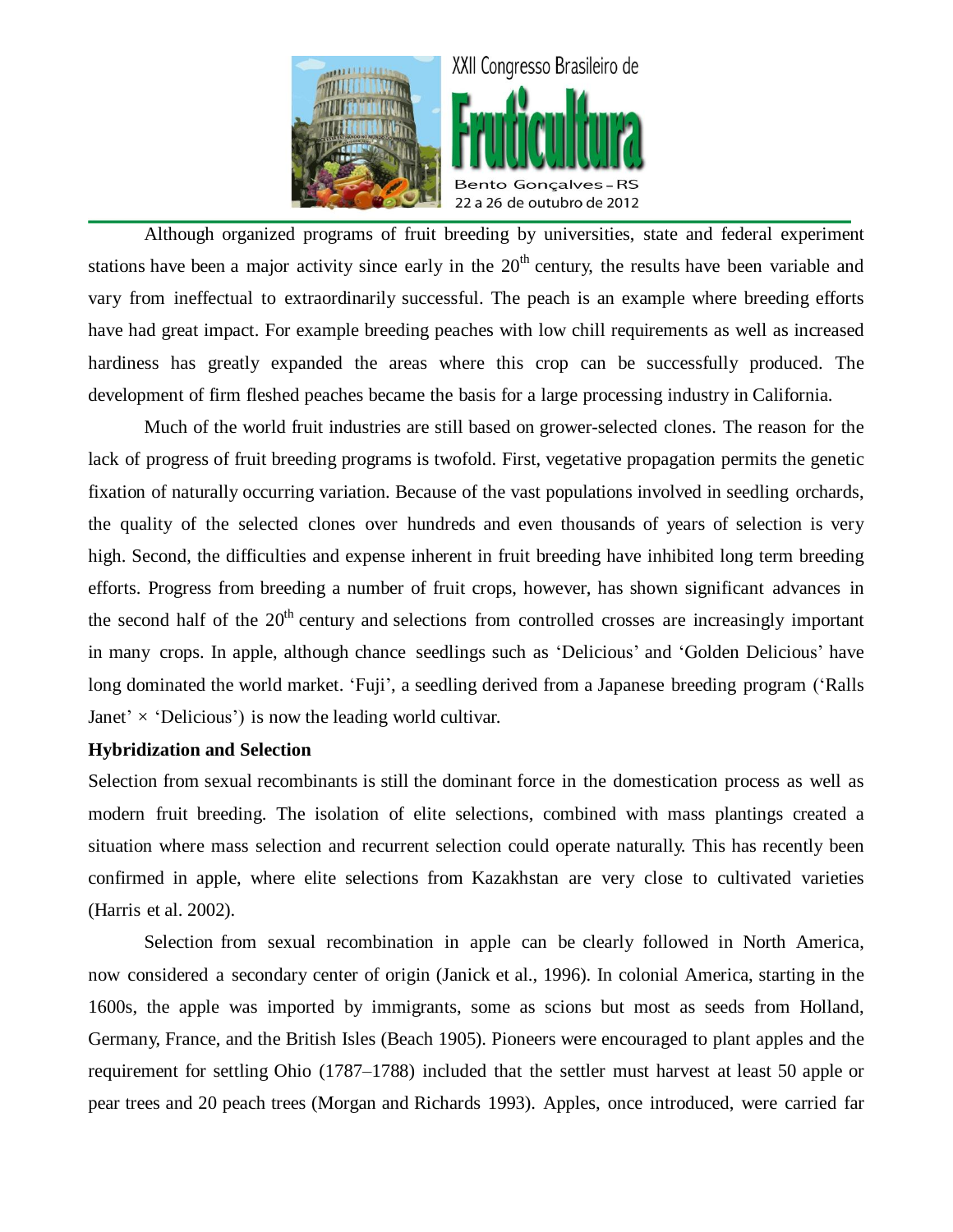

into the wilderness by Native Americans, traders, and missionaries and became naturalized. In 1806, Jonathan Chapman (the legendary Johnny Appleseed), distributed apple seeds from cider mills in western Pennsylvania and founded a nursery in West Virginia. The apple flourished in the new territories with the greatest use for hard cider, the distilled product called apple jack, and vinegar for preservation of fruits and vegetables. Many of the imported apple clones were unadapted, and the selection of natural seedlings from orchards became the glory of  $19<sup>th</sup>$  century American pomology. In 1905, 698 apple cultivars were described in Beach's (1905) *Apples of New York*. In the United States the screening of open-pollinated, chance seedlings resulted in thousands of selections, many of which proved to be outstanding cultivars, including 'Golden Delicious', 'Delicious', 'Jonathan', 'McIntosh', 'Rome Beauty', 'York Imperial', 'Stayman Winesap', 'Yellow Newtown', 'Winesap', 'Rhode Island Greening', 'Northern Spy', and 'Gravenstein'. These unique selections selected from thousands of growers became the starting point for hybridization programs in the early history of apple breeding. 'Golden Delicious' had a profound influence on apple growing in Europe in the 20<sup>th</sup> century and further proved to be a prepotent parent producing many important new cultivars from breeding efforts.

Differences in tolerance to many pests are observed in any large collection of apples. Immunity to apple scab has been transferred from *Malus floribunda* by backcrossing, but the problem of races has also appeared in some areas. This places the durability of this gene (*Vf*) in question, although it has held up for many years in the United States (Janick 2002).

Conventional plant breeding based on continuous selection of superior phenotypes from genetically variable populations derived from sexual recombination is powerful because it is evolutionary. Progress can be cumulative with improved individuals continually serving as parents for subsequent cycles of breeding. Thus, genetic improvement has made substantial changes in a number of fruit species when the effort has been well supported and long term.

The objectives of fruit breeding varied with location. In northern locations objectives were based on hardiness. Breeding for apple hardiness is an essential character in the northern US and in Scandinavia. In southern locations low chill requirements received attention. Breeding for low chill has greatly increased the range of peach and nectarine in subtropical areas. Throughout the humid parts of the country disease and pest resistance were important objectives. In the western US, the main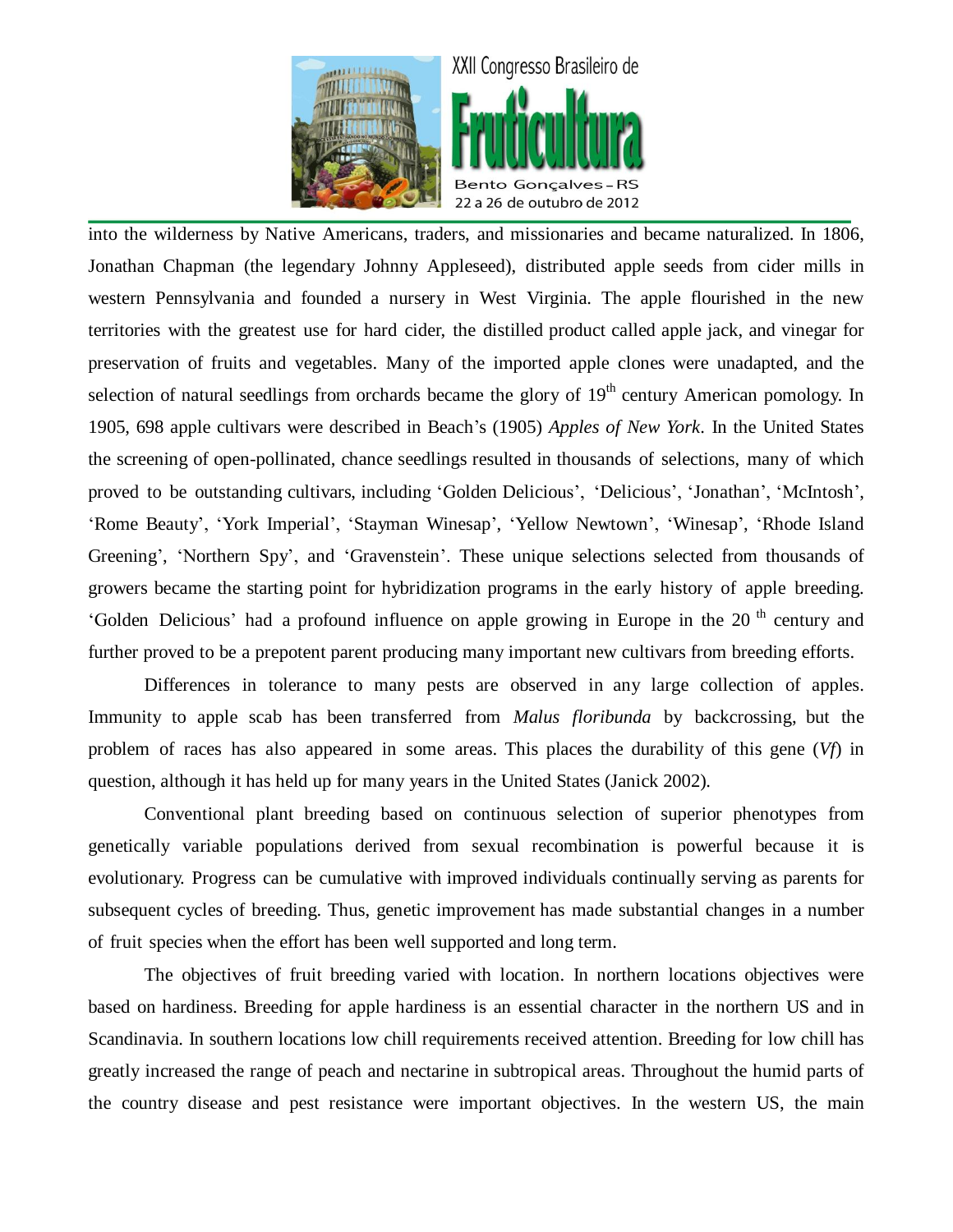

characters being selected were firmness and amenability to long distance shipping. Selection for fruit quality, based on flavor, color, and shelf life, and texture was the goal of modern fruit breeding programs but this factor often was sacrificed for appearance and shipping quality. Improved fruit texture has been important in apple and peach. Where processing was important to the industry, processing quality became key. Many processing industries soon came to be dependent on unique cultivars with special qualities such as 'Bartlett' pear. The processing industry of pineapple was long based on a single cultivar. 'Cayenne' and its spineless sport ('Smooth Cayenne') that was uniquely adapted to producing canned slices. However, organoleptic quality is increasingly being considered as key if fruits for the fresh market. A sweeter, yellow-fleshed seedling of pineapple resulting from a hybridization in Hawaii. PRI 73-114 ('MD-2') is now being marketed as "Del Monte Gold" and has transforming the world fresh fruit industry because of better fresh fruit quality and appearance than 'Smooth Cayenne'.

#### **BIOTECHNOLOGY AND FRUIT BREEDING**

There are a number of restraints to conventional fruit breeding which are especially limiting in tree fruits with their long juvenile period, large plant size, and which are represented by unique, highly-selected heterozygous genotypes. These restraints include: (1) the reliance on naturally occurring variation which may be unavailable, or more likely found in very primitive and unadapted genotypes; (2) restraints due to the inability of the sexual system to incorporate genes from nonrelated species and especially the inability of the sexual system to incorporate small changes without recombination resulting in the loss of unique combinations; (3) problems with incompatibility and sterility; (4) the randomness of induced mutation; (5) the difficulty of selection in detecting infrequent or rare recombinants, (6) and the dependence of conventional breeding on time to generate cycles of recombination; and space to grow the necessary populations to recover superior recombinants; and resources to be able to select, identify , and evaluate desirable recombinants.

The biotechnological revolution in the last half of the  $20<sup>th</sup>$  century is based upon novel genetic strategies derived from microbial and molecular techniques including, in vitro propagation, embryo rescue, protoplast fusion, marker-assisted selection and recombinant DNA (transgene) technology. Advances in molecular genetics may overcome some of the limitations to conventional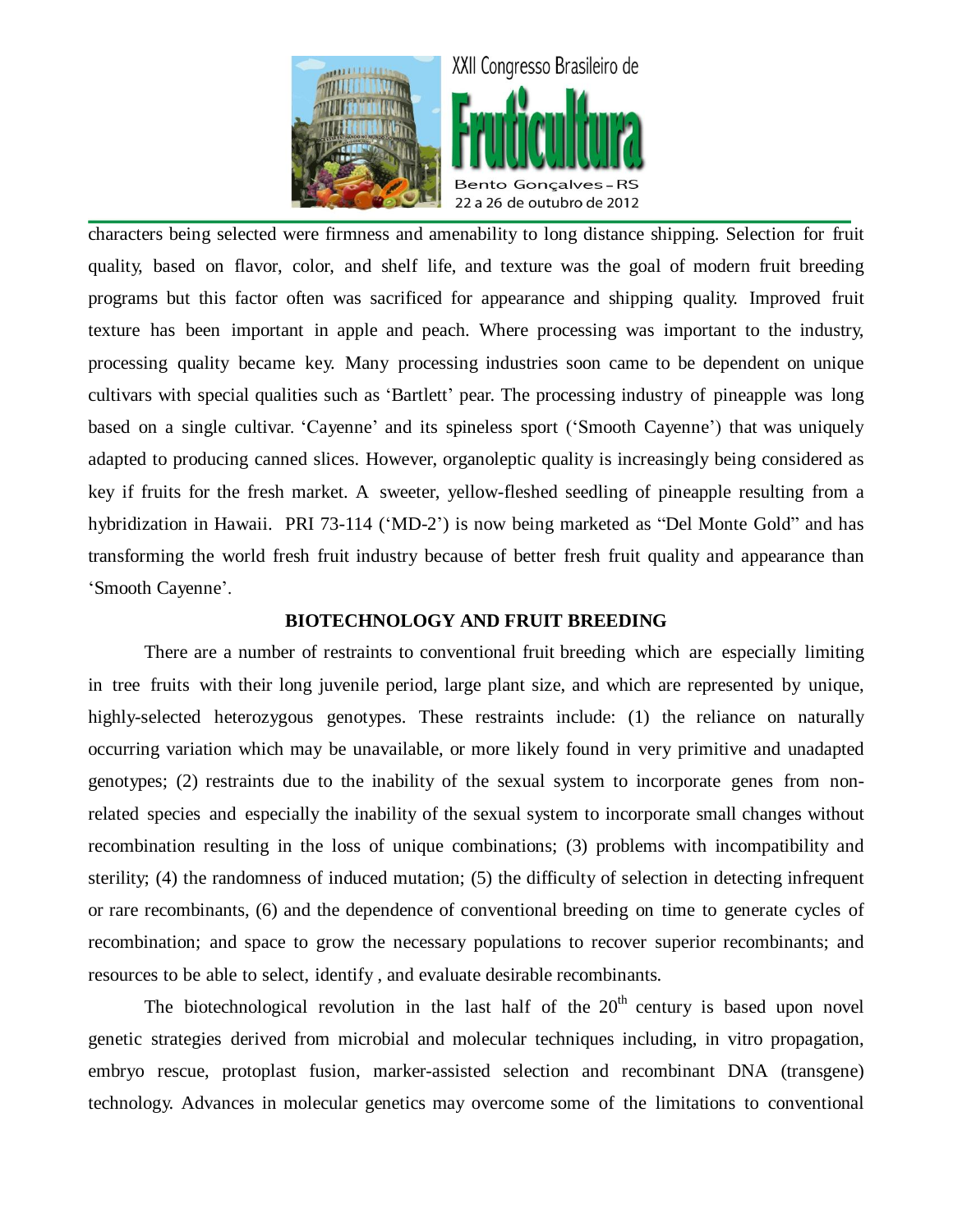

fruit breeding by increasing selection efficiency using molecular markers and by transgene technology whereby individual genes from various sources may be inserted without disturbing unique genetic combinations. Biotechnology has reinvigorated the art and science of fruit breeding. For example, embryo rescue techniques have been a key factor in the breeding of seedless grapes. However, the great hopes for marker-assisted selection and transgene technology has yet to reach its potential.

### **Marker-assisted Selection**

Advances in genomics, the study of the DNA structure of genomes, has led to complete genetic mapping of many crop plants including fruits species. Efforts are underway to map the genomes of many fruit species with special emphasis on the Rosaceae (Folta and Gardiner 2009). Full genomic sequencing in peach, apple, and strawberry has made it possible to locate useful genes include those affecting quantitative traits. The combination of advances in informatics, sequencing technology, and genomics makes it theoretically possible to select on the basis of the genotype instead of the phenotype. This has potential benefits to fruit breeding where the cost of phenotype selection are very high because of the long time necessary for fruiting and the large amounts of land required for each seedling.

### **Transgene Technology**

This innovation theoretically offers many advances for fruit breeding because it allows discrete changes to be made of well-adapted genotypes. For example it would be possible to induce such characters as fireblight resistance into 'Bartlett' pear, uniquely suited for processing, without changing any of the quality characters. Progress has already been achieved in incorporating virus resistance in papaya (Gonsalves et al. 2006). However, fears of consumer resistance has been a problem when introduced genes are considered from widely divergent species. However, syteny in Rosaceae (Arús et al. 2006) suggest that the transfer of genes within the family will partially calm the fears of consumers. However, at the present time it is clear that the future of fruit breeding lies in the use of these new techniques as a tool to enhance but not replace traditional methods.

### **Patents and the Privatization of Fruit Breeding**

In the  $20<sup>th</sup>$  century most organized fruit breeding programs were carried out with free release of germplasm. The advantages of this practice were cooperation among fruit breeders and especially the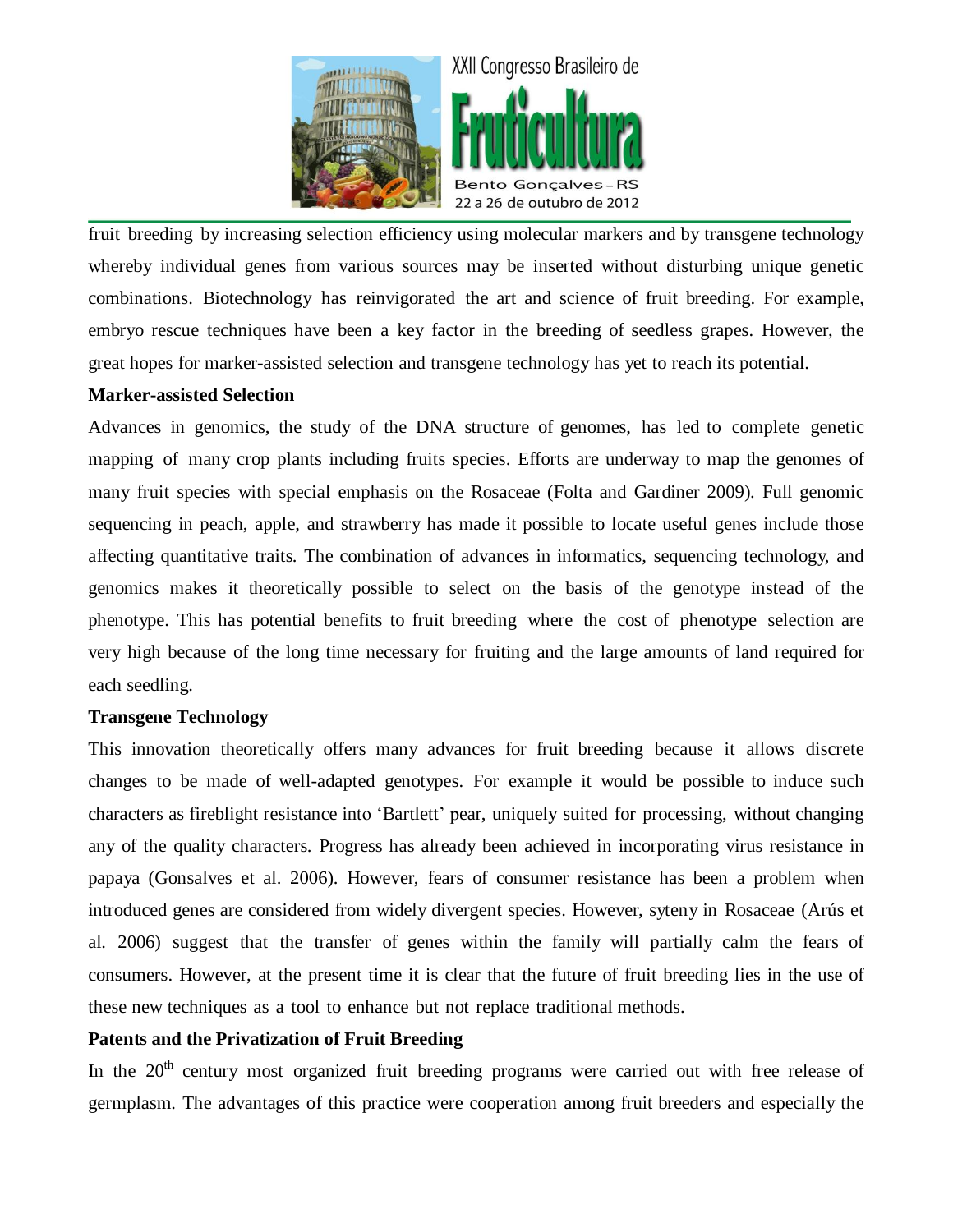

sharing of germplasm. However, because fruit breeding turned out to be an expensive activity most experiment stations slowly receded from this activity as the competition among institutions began to be spurred by the funds generated by granting institutions favoring more basic research. In the United States this led to severe decrease in breeding activity. However, the increase in patent protection indicated that fruit breeding could be made self supporting. This was made evident by the large royalties generated by the strawberry breeding program of the University of California. The rise in patent protection has also invigorated a number of private breeding programs.

The situation was made more complex when the concept of club cultivars was developed (Janick ,1994). Under this system, with the protection of patents, unique cultivars could be released to a small selection of growers so that quality could be controlled and supply could be limited. Under this system the profits from plant breeding extended to the revenues generated by the fruit crop each year where heretofore it was generated merely by the sale of plants. Under this system, revenue of superior genotypes could be very much extended to the life of the plant itself.

### **THE FUTURE OF FRUIT BREEDING**

Fruit breeding has been in a state of flux because the traditional support by government experiment stations received throughout the world has declined as a reaction to the high costs of long term programs that are necessary. However, the globalization of the fruit industry has underscored the economic value of improved germplasm indicating that support for fruit breeding needs to be increased. Returns from patents offer one solution to impede the decline in funding and to encourage breeding effort. Patents are essentially a direct tax on the industry to improve breeding and also offer incentives to breeders when they share in patent royalties. In some countries the costs of foreign patents has encouraged investment in local breeding programs.

The objectives of breeding efforts in the future must be twofold. The most important is to increase quality in order to increase consumption. This is important to reverse the decline in per capita fruit consumption in developed countries. The second effort must be to increase the efficiency with special emphasis on productivity, annual bearing, and pest resistance. However, the future of fruit breeding is crop specific. For example the tremendous advances in seedless table grapes have intensified breeding efforts. In contrast, the breeding of wine grapes is impeded by the association of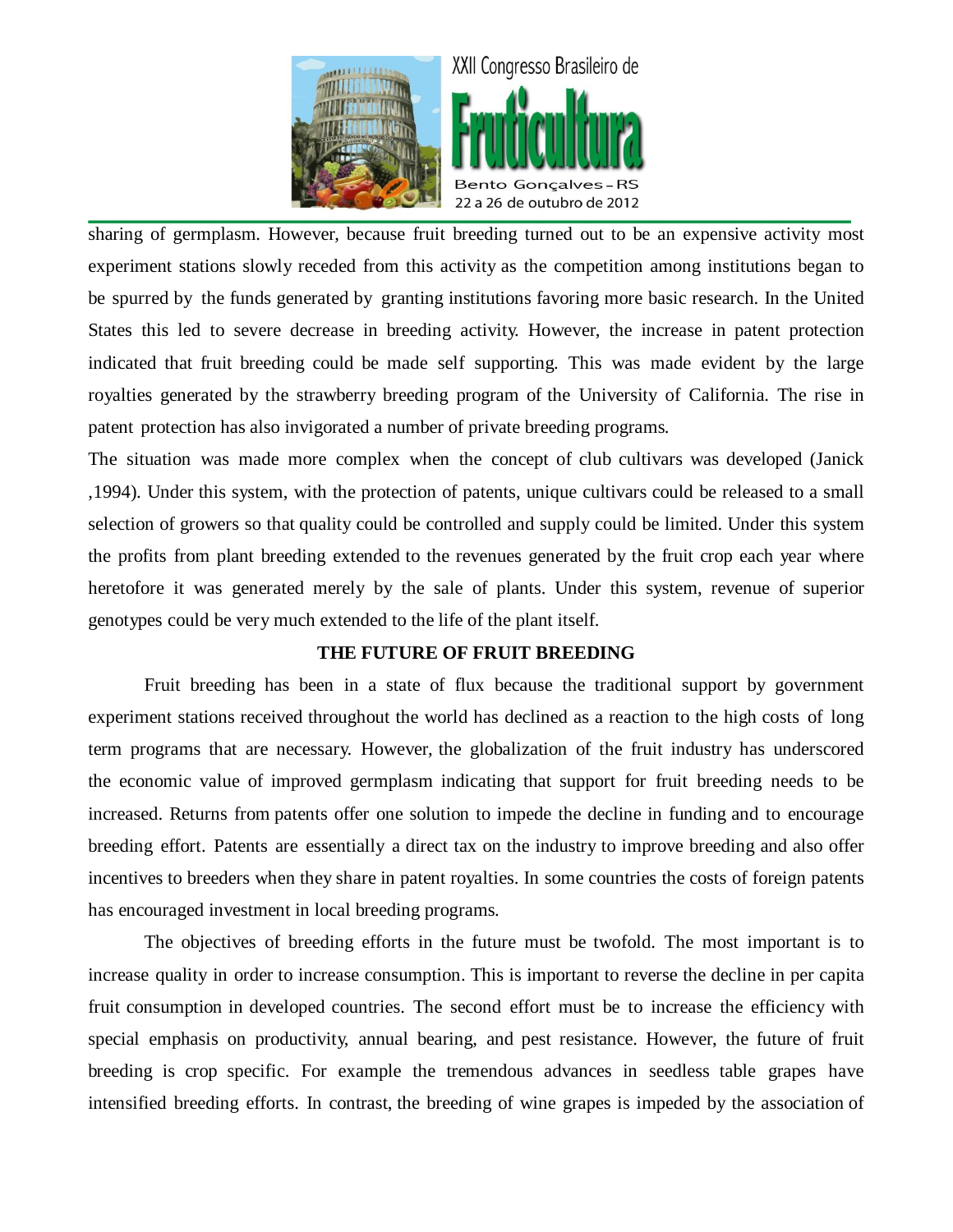

traditional cultivar name with the name of the wine. As a result the wine industry has not encouraged cultivar change except for clonal selection. Practically no advances have been made in the genetic improvement of banana but there are major projects via international efforts (International Network for the Improvement of Banana and Plantain or INIBAP). The lack of diversity in export banana makes breeding essential due to disease pressure (such as sigatoka) but seedless banana is notorious difficult to hybridize.

Similarly, citrus industry has increased in efforts to produce new seedless, easy-peel clones while the threat of diseases such as hanglongbing (citrus greening) is an upcoming problem that may require a genetic solution. The success of breeding in *Prunus* has encouraged a number of private breeding organizations especially vibrant in peach and plums. Recent studies of a partially stoneless plum described by Luther Burbank suggest that the hard stone might be eliminated in *Prunus* (Callahan et al. 2009). Similarly the success of breeding efforts to produce late ripening cherries in British Columbia, Canada has indicated the high economic returns made possible by sustained breeding effort. Apple breeding has produced many new cultivars and the success of 'Fuji' and 'Honeycrisp' has underscored the returns from improved quality. There are large efforts in breeding loquat in China including triploid, seedless clones (Lin *et al*. 2007). Recent success with blackberry with the introduction of thornlessness, primocane fruiting, reduced seediness, and large, tasteful fruit has created a new global industry (Finn and Clark, 2011).

In the case of underutilized or new fruit corps, knowledge of domestication should be used to predict future changes. Thus one might anticipate that in kiwifruit, hermaphroditic mutations would eliminate the need for staminate clones as pollinators, and that fruit skin mutations or breeding could lead to non-pubescent clones, with more attractive and more edible fruit surface. The use of interspecific hybridization should lead to improvement *Prunus* and *Rubus*. A number of tropical fruits are candidates for commercialization, provided postharvest technology can be improved. One of the likely candidates for domestication is pitaya (species of *Selenicereus*, *Hylocereus*, and *Cereus*), an extremely attractive fruit of columnar cactus, but breeding efforts to improve quality is required, since many selections have been insipid (Mizrahi et al., 2002). In the future, the greatest progress in fruit breeding will be the improvement of underutilized fruits such as jaboticaba in Brazil.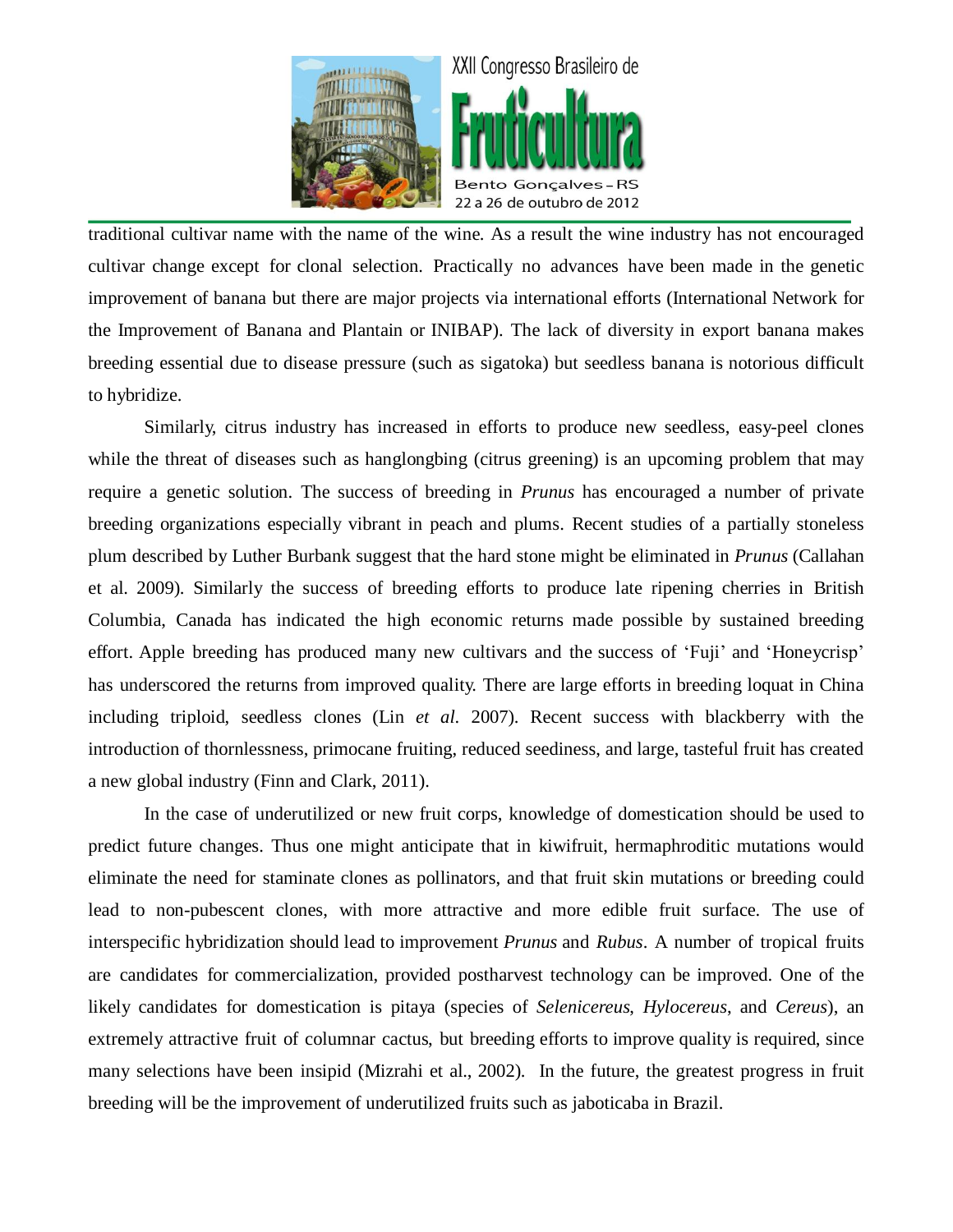

Most fruit crops are not far removed from wild species, some perhaps by only a few generations, so that in most cases continued progress should be possible. Yet, many of our fruit cultivars are ancient and based on grower-selected seedlings and somatic mutations. In conventional breeding systems, elite clones are selected followed by fixation by vegetative propagation, and these provide the raw material for subsequent cycles of hybridization and selection. The development of fruit culture is based on an interaction between improved clones and cultural practices. Deficiencies are compensated by such techniques as artificial pollination, the use of disease-resistant and size controlling rootstocks, extensive methods of disease control, involving complex schedules of pesticide application, the control of fruit size and annual bearing by manual and chemical fruit and flower thinning, the control of fruit abscission with growth regulators, and extensive pruning and training systems. The dilemma is to determine if breeding emphasis should concentrate on quality for consumers or rather to overcome production problems for growers by genetic solution. Obviously both must be objectives in modern breeding programs. Because fruit breeding depends on genetic diversity the development of germplasm resources must be strengthened by collections *in situ*. In some cases these collections suggest that a number of fruits that have been ignored, such as quince, are candidates for increased breeding efforts.

Finally advances in biotechnology must be attached to breeding efforts. Marker assisted selection could offer significant help in disease and pest resistance breeding but much genetic work must still be pursed to locate these quality traits. The U.S. Department of Agriculture funded program founded in 2009 called RosBREED is underway to translated progress in marker-assisted breeding in rosaceous fruit crops including apple, peach, sweet and tart cherries and strawberry). Similarly transgene technology could find a place in fruit breeding and the example of virus resistant papaya has demonstrated that success can be achieved. However, the rationale for transgene technology assumes that the present germplasm is optimum. This is a conservative approach somewhat similar to backcross breeding but it is true that many high quality fruits are difficult to replace.

## **LITERATURE CITED**

Arus P, T. Yamamoto, E. Dirlwanger, A.G. Abbot. 2006. Synteny in the Rosaceae. Plant. Breeding Reviews 27:175-211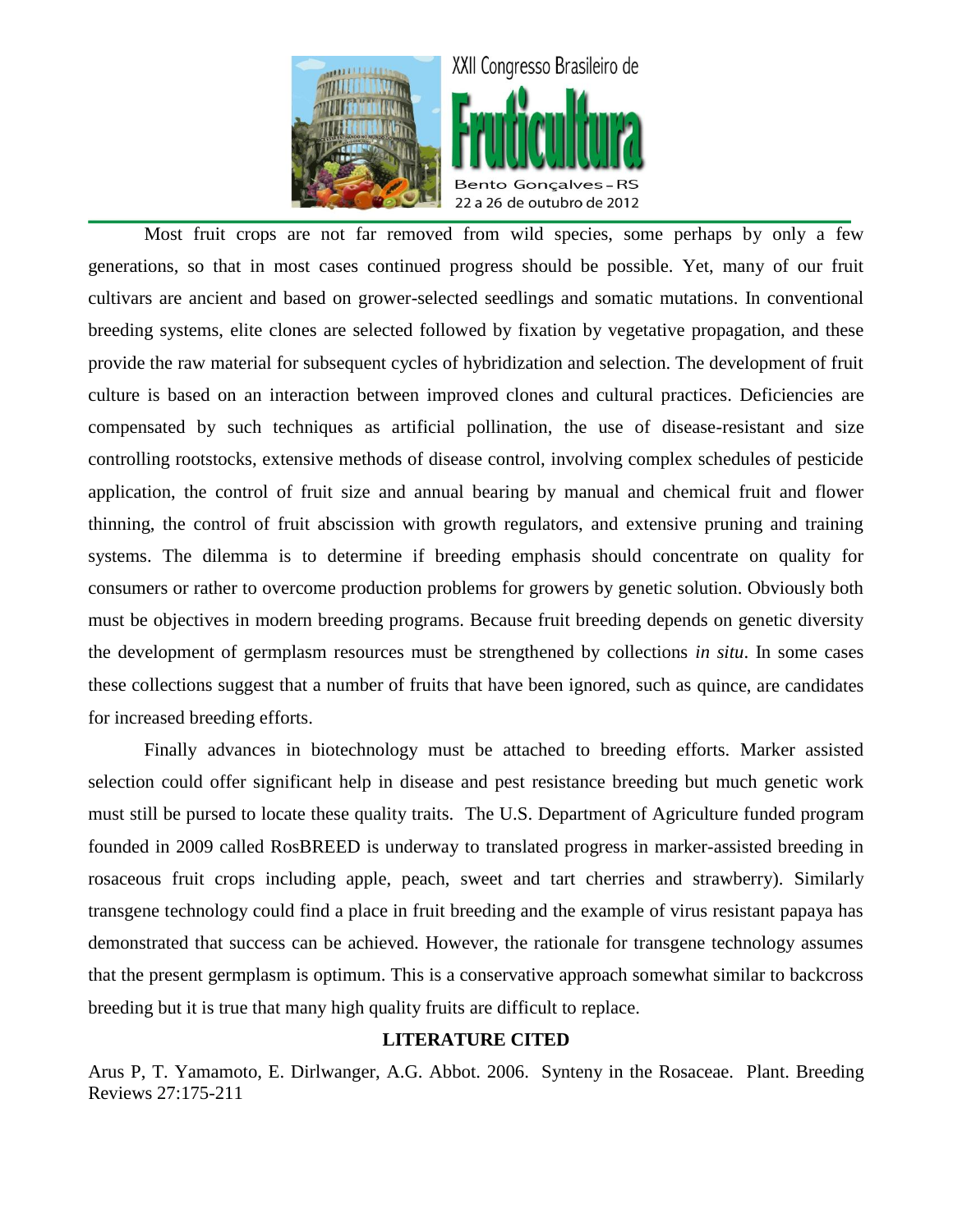

Badenes, M.L., J. Janick., S.Lin, Z. Zhang, G. Liang, and W. Wu. 2014. Breeding loquat. Plant Breeding Reviews 37 (in press).

Beach, S.A. 1905. The Apples of New York (Vol. I), J.B. Lyon Co., Albany, New York,

Callahan, A.M, K.C. Dardic, and R. Scorza. 2009. Characterization of 'Stoneless': A naturally occurring partially stoneless plum cultivar. Journal of the American Society of Horticultural Science 134:120-125

Childe, V.G. 1958. The Dawn of European Civilization, Knopf, New York.

Finn, C.F. and J. Clark. 2011. Emergence of blackberry as a world crop. Chronica Horticulturae 51(3):13-18.

Folta, K.M, S.E. Gardiner. 2009. Genetics and Genomics of Rosaceae. Springer, Berlin.

Gonslaves, D. 2006. Developing papaya to control papaya ringspot virus by transgenic resistance intergeneric hybridization and tolerance breeding. Horticultural Reviews 26:35-778

Harris, S.A., J.P. Robinson, B.E. Juniper. 2002. Genetic clues to the origin of the apple. Trends in Genetics 18:426-430.

Janick, J. 1994. Breeding to biotechnology: Keeping the competitive edge. p. 22-28. Proceedings of the 2nd Horticultural Industry Technical Conference, Australian Society of Horticultural Science, Wentworth, New South Wales.

Janick J. 2005. The origins of fruits fruit growing and fruit breeding. Plant Breeding Reviews 25:255- 326

Janick, J. 2011. History of fruit breeding. p. 1-7. In: Temperate Fruit Breeding. Fruit, Vegetable and Cereal Science and Biotechnology 5 (Special Issue 1).

Janick, J. and J.N. Moore, (eds.), 1975. Advances in Fruit Breeding. Purdue University Press, West Lafayette, Indiana.

Janick, J. and J.N. Moore. 1996. Fruit Breeding (3 vol.). Wiley, New York.

Janick J, J.N. Cummins, S.K. Brown, M. Hemmat. 1996. Apples. p. 1-77. In: J. Janick and J.N. Moore (eds.), Fruit Breeding (Vol. 1), Wiley, New York,

Mizrahi Y, A. Nerd, Y. Sitrit. 2002. New fruits for arid climates. p. 378-384. In: J. Janick, and A. Whipkey (eds.), Trends in New Crops and New Uses. ASHS Press, Alexandria, Virginia.

Morgan J. and A. Richards. 1993. The Book of Apples. Ebury Press, London.

Moore, J.N., and J. Janick. 1983. Methods in Fruit Breeding. Purdue University Press, West Lafayette, Indiana.

Lin, S.X., J. Huang, J. Cuevas, and J. Janick. 2007. Loquat: An ancient fruit crop with a promising future. Chronica Horticulturae 47(2):12-15

Steyn, W.J. 2012. Physiology and functions of fruit pigments: An ecological and horticultual perspective. Horticultural Reviews 39:239-271.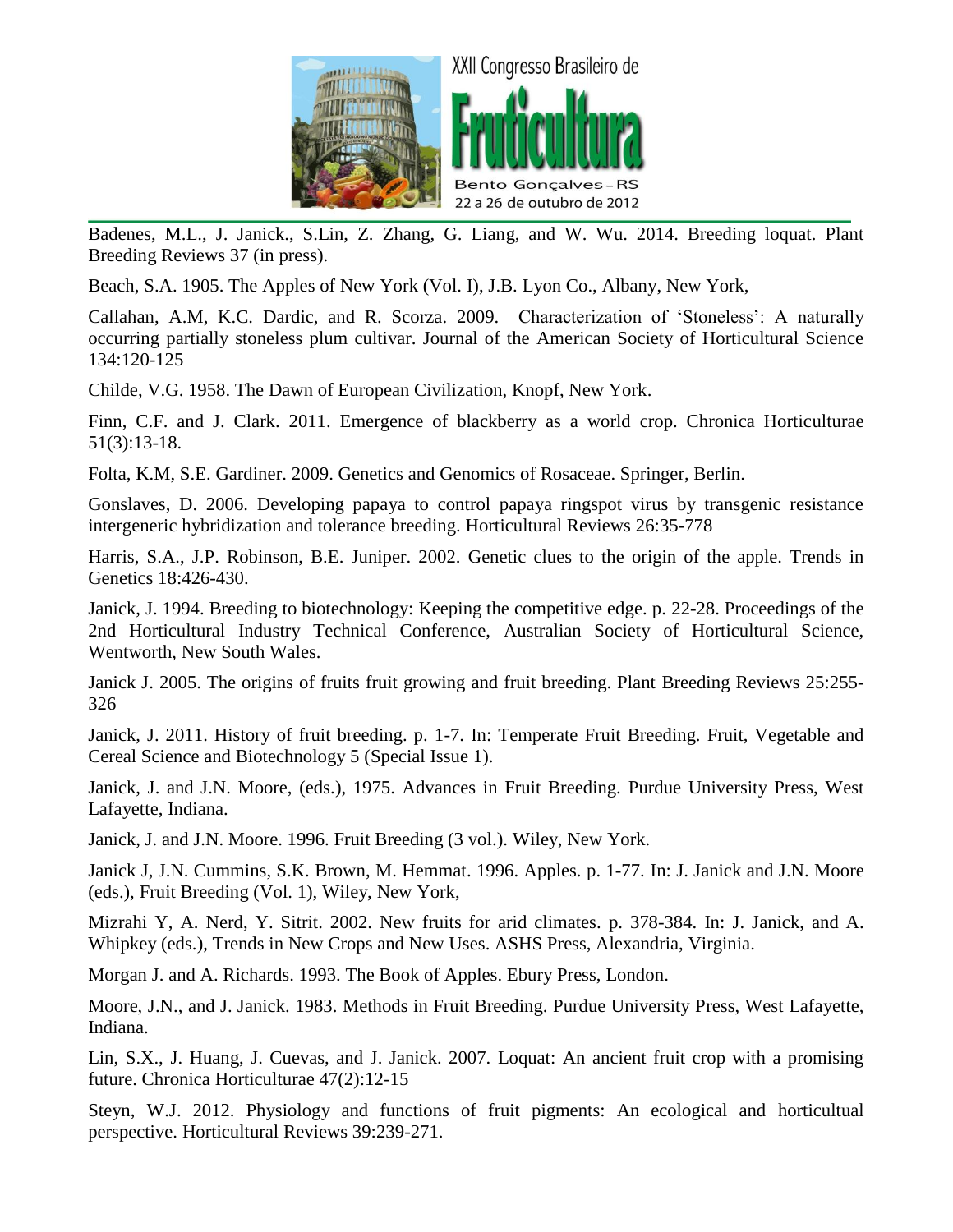

Thomas, J.J. 1863. The American Fruit Culturist. CM Saxton, New York.

Zohary, D, Spiegel-Roy P (1975) Beginning of fruit growing in the Old World. Science 187:319-327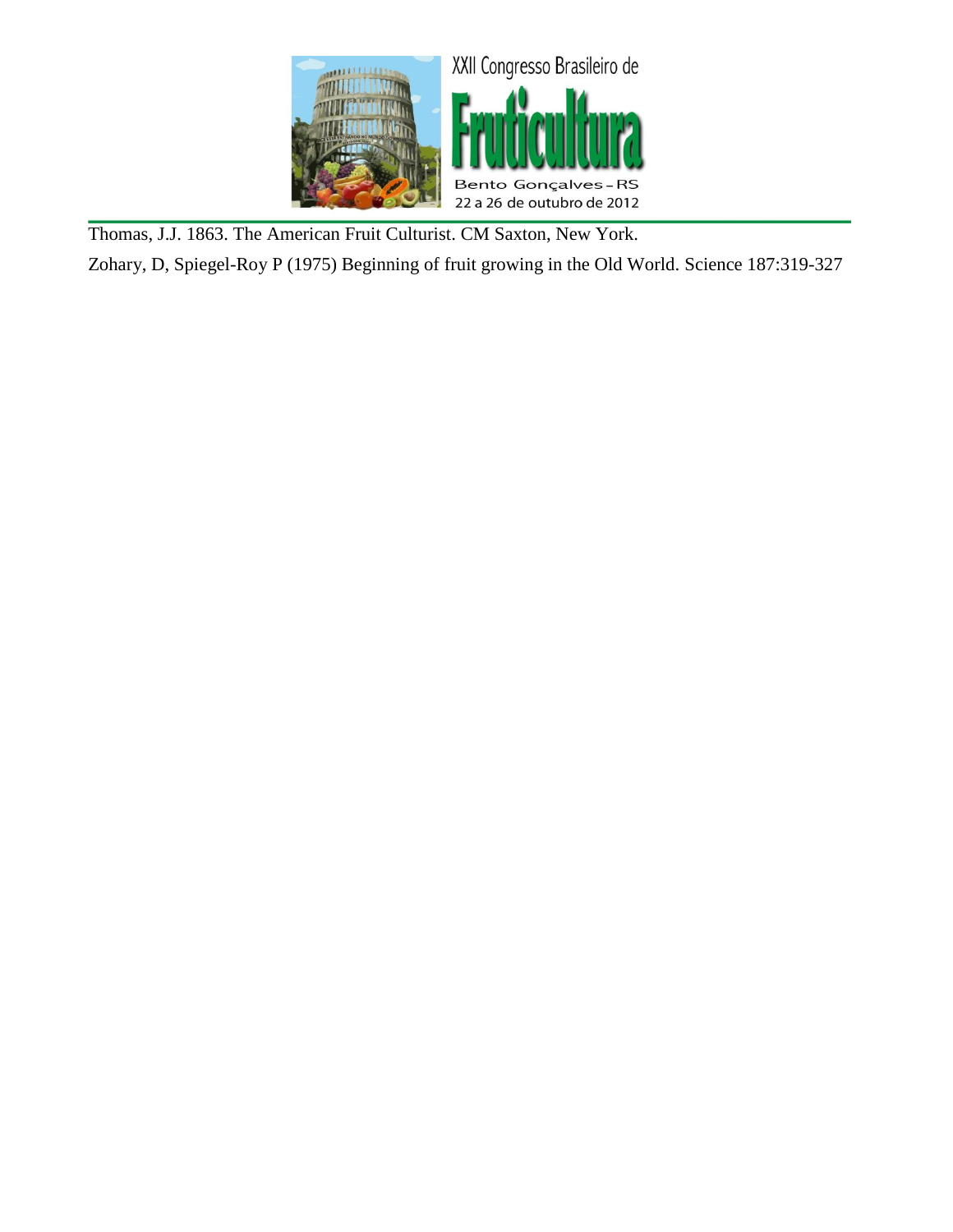

|              | <b>Species</b><br>Chromosome                                                                         |                                         |                                                   | with<br>Changes<br>associated                                                                      |
|--------------|------------------------------------------------------------------------------------------------------|-----------------------------------------|---------------------------------------------------|----------------------------------------------------------------------------------------------------|
| Fruit crop   | Family<br>no.                                                                                        | Origin                                  | Flowering in wild species                         | domestication and breeding                                                                         |
| Almond       | dulcis<br>$x=8$ , Rosaceae<br>Prunus<br>$2n=16, 32$                                                  | SW Asia                                 | Hermaphroditic,<br>incompatible                   | self-"Sweet" seed, increased<br>kernel<br>size, self-fertility                                     |
| Apple        | domestica Rosaceae<br>Malus<br>$\times$<br>$x=17$ , $2n=34$ , 51                                     | Central Asia                            | Hermaphroditic,<br>incompatible                   | self-Combination of size aroma, loss of<br>astringency,<br>sweetness,<br>parthenocarpy, triploidy  |
| Apricot      | Prunus armeniaca $x=8$ , Rosaceae<br>$2n=16$                                                         |                                         | Central & E. Asia Hermaphroditic,<br>incompatible | self-Increase fruit size                                                                           |
| Cherry-sweet | $x=8$ , Rosaceae<br>Prunus<br>avium<br>$2n=16$                                                       | W. Asia                                 | Central Europe & Hermaphroditic,<br>incompatible  | self-Self-compatibility                                                                            |
| -tart        | P. cerasus $x=8$ , $2n=16$ ,<br>32                                                                   |                                         |                                                   |                                                                                                    |
| Fig          | <i>carica</i> $x=13$ , Moraceae<br>Ficus<br>$2n=26$                                                  | E. Mediterranean Gynodioecious<br>basin |                                                   | Parthenocarpy                                                                                      |
| Loquat       | Eriobotrya<br><i>japonica</i> Rosaceae<br>$x=17, 2n=34, 51$                                          | China                                   | Hermpahroditic,<br>incompatability                | some Increased size, seedless triploids                                                            |
| Olive        | Olea europea $x=23$ , Oleaceae<br>$2n=46$                                                            | Mediterranean<br>basin                  | Andromonecious                                    | Increased fruit size, high oil                                                                     |
| Peach        | <i>persica</i> $x=8$ , Rosaceae<br><i>Prunus</i><br>$2n=16$                                          | China                                   | Hermaphroditic                                    | chill,<br>fuzzless<br>Freestone.<br>low<br>(nectarine), increased size                             |
| Pear         | communis, Rosaceae<br>Pyrus<br>$P_{\cdot}$<br><i>pyrifolis,</i><br>$P_{\cdot}$<br>bretscheiderii, P. | Central<br>Asia                         | and East Hermaphroditic,<br>incompatible          | self-Combination of size, aroma, loss of<br>astringency,<br>sweetness,<br>parthenocarpy, triploidy |

# **Table 1** - Origins and changes associated with domestication and breeding of popular fruits (Janick, 2005).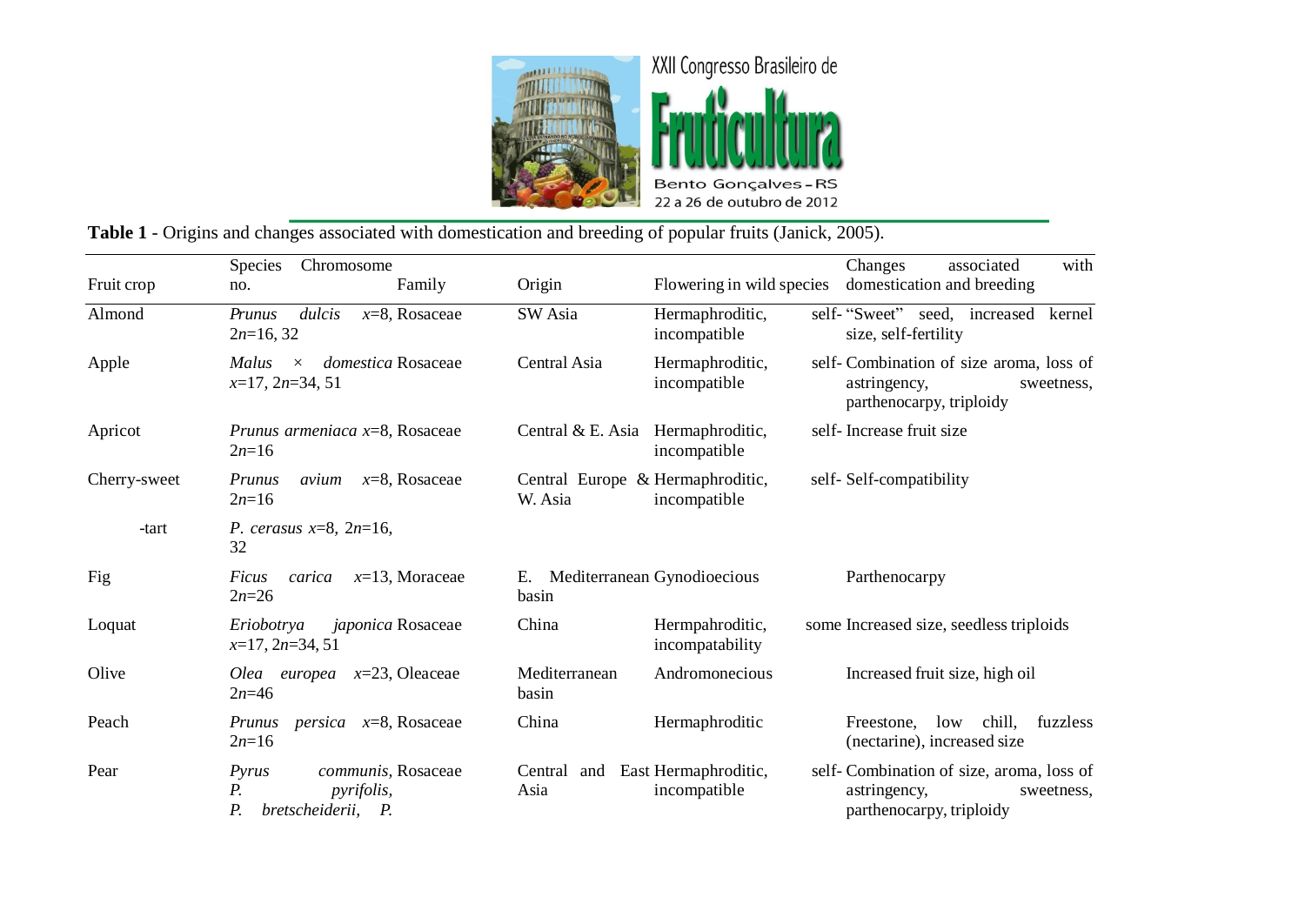

|                                                                   | $x=17$ ,<br>ussuriensis<br>$2n=34, 51$                              |                                        |                                                           |                                                                  |
|-------------------------------------------------------------------|---------------------------------------------------------------------|----------------------------------------|-----------------------------------------------------------|------------------------------------------------------------------|
| Plum                                                              | Prunus domestica $x=8$ , Rosaceae<br>$2n = 48$                      | Europe                                 | Hermaphroditic,<br>incompatible                           | self-Hexaploid<br>after<br>interspecific<br>hybridization        |
|                                                                   | Prunus salicina $x=8$ ,<br>$2n=16, 32$                              | China                                  |                                                           |                                                                  |
|                                                                   | Prunus Americana x=8,<br>$2n=16$                                    | North America                          |                                                           |                                                                  |
| Subtropical<br>and<br>tropical fruits                             |                                                                     |                                        |                                                           |                                                                  |
| Avocado                                                           | americana Lauraceae<br>Persea<br>$x=12$ , $2n=24$                   | Tropical America                       | Hermaphroditic,<br>synchronous<br>protogynous<br>dicogamy | High oil, smaller seed size                                      |
| Banana, plantain                                                  | Musaceae<br>Musa sapientum                                          | SE Asia                                | Monoecious                                                | Seedlessness,<br>parthenocarpy,<br>triploidy                     |
| Citrus<br>mandarin,<br>lemon,<br>pumello,<br>lime,<br>grapefruit) | (orange, Citrus spp. $x=9$ , $2n=18$ Rutaceae                       | Southeast<br>China                     | Asia, Hermaphroditic                                      | Nucellar embryony, interspecific<br>hybridization, parthenocarpy |
| Date palm                                                         | dactilifera Arecaceae<br>Phoenix<br>$x=18, 2n=36$                   | Mediterranean Dioecious<br>S.<br>basin |                                                           | Offshoot production, increased fruit<br>size                     |
| Mango                                                             | <i>Mangifera indica <math>x=20</math>, Anacardiaceae</i><br>$2n=40$ | E. Asia                                | Hermaphroditic                                            | Nucellar embryony, loss of fibers in<br>fruit                    |
| Persimmon                                                         | Diospyros kaki $x=15$ , Ebenaceae<br>$2n=90$                        | China                                  | Polygamodioecious                                         | Loss of astringency, parthenocarpy                               |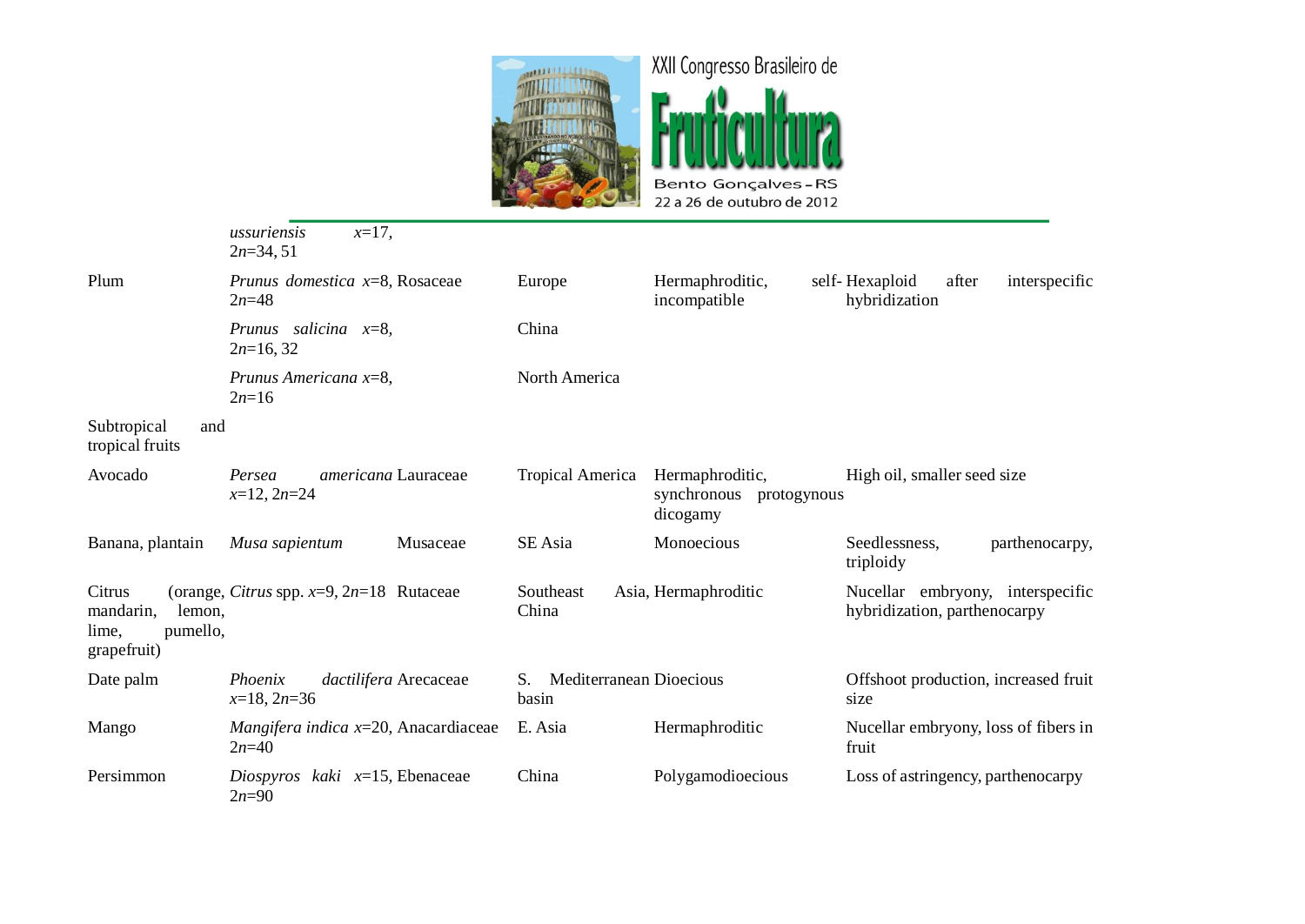



| Papaya                         | <i>papaya</i> $x=9$ , Euphorbiacea<br>Carica                      | <b>Tropical America</b>         | Dioecious       | Polygamodioecious, reduced fruit                                 |
|--------------------------------|-------------------------------------------------------------------|---------------------------------|-----------------|------------------------------------------------------------------|
|                                | $2n=18$                                                           |                                 |                 | size                                                             |
| Pineapple                      | Ananas comosus $x=25$ , Bromeliaceae<br>$2n = 50$                 | Tropical America Hermaphroditic |                 | Parthenocarpy, seedlessness                                      |
| Vine<br>Berry<br>and<br>fruits |                                                                   |                                 |                 |                                                                  |
| Blackberry                     | Rubus<br>$x=7$ , Rosaceae<br>spp.<br>$2n=28,35,42,56,84$          | N. America                      | Hermaphroditic  | Interspecific<br>hybridization,<br>polyploidy, thornlessness     |
| Blueberry                      | Ericaceae<br>Vaccinium spp.                                       | N. America                      | Hermaphroditic  | Increased fruit size, interspecific<br>hybridization, polyploidy |
| Cranberry                      | Ericaceae<br>Vaccinium<br>macroacarpon                            | E. United States                | Hermaphroditic  | Unchanged                                                        |
| Grape                          | Vitis<br>vinifera<br>$x=19$ , Vitaceae<br>$2n = 38$               | W. Asia                         | Dioecious       | Hermaphroditic, increased<br>berry<br>size, parthenocarpy        |
| Kiwifruit                      | Actinidia<br>delicious Actinidiaceae<br>$x=29, 2n=174$            | China                           | Dioecious       | Increased fruit size                                             |
|                                | A. sinensis $x=29$ , $2n=58$                                      |                                 |                 |                                                                  |
| Lingonberry                    | Vaccinium vitis-idaea<br>Ericaceae                                | Circumboreal                    | Hermaphroditic  | Unchanged                                                        |
| Raspberry                      | Rubus<br>ideaus, Rosaceae<br>$R.$ occidentalis $x=7$ ,<br>$2n=14$ | Europe, America                 | Hermaphrodictic | hybridization,<br>Interspecific<br>polyploidy                    |
| Strawberry                     | ×ananassa Rosaceae<br>Fragaria<br>$x=7, 2n=56$                    | Americas                        | Dioecism        | Hermaphroditic,<br>interspecific<br>hybridization                |
|                                | Other spp. $2n=14$ , 28                                           |                                 |                 |                                                                  |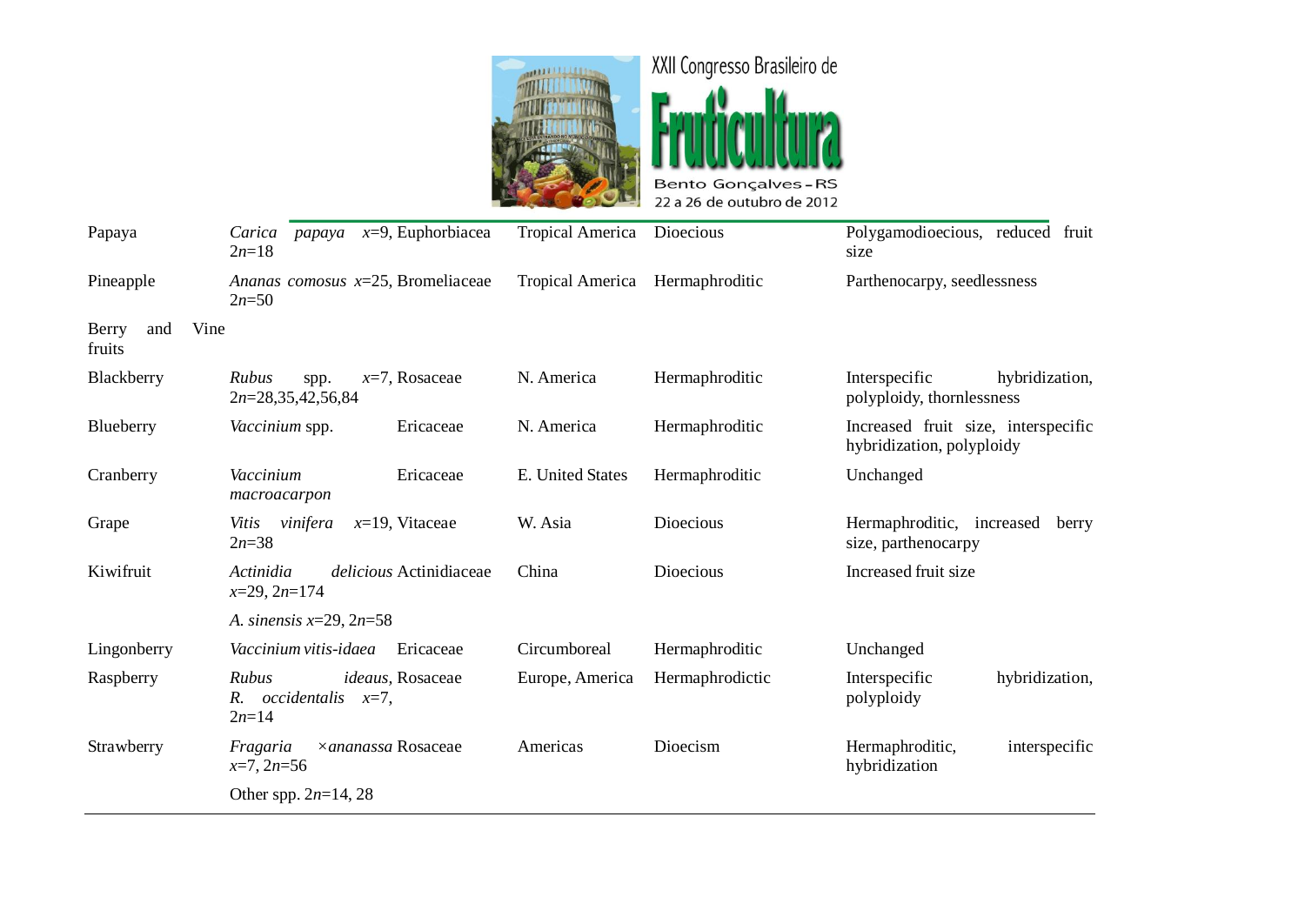

# **Table 2.** Genetic changes associated with domestication in fruit crops.

| <b>Breakdown of dioecy:</b>            | fig, grape, papaya, strawberry (unchanged, date palm, kiwifruit)                                      |  |  |
|----------------------------------------|-------------------------------------------------------------------------------------------------------|--|--|
| Loss of self-incompatibility:          | cherry                                                                                                |  |  |
| Parthenocarpy and seedlessness:        | apple, banana, blackberry, citrus, fig, grape, pear, persimmon, pineapple,<br>plantain                |  |  |
| Allopolyploidy:                        | banana, plantain, blackberry, raspberry, blueberry, citrus, tart cherry,<br>European plum, strawberry |  |  |
| Polyploidy                             |                                                                                                       |  |  |
| Triploidy                              | apple, banana and plantain, pear                                                                      |  |  |
| Tetraploidy                            | tart cherry, raspberry, blackberry, blueberry, kiwifruit (Actinidia sinensis)                         |  |  |
| Hexaploid                              | European plums, kiwifruit (A. deliciosa)                                                              |  |  |
| Octaploid                              | strawberry                                                                                            |  |  |
| <b>Loss of toxic substances</b>        |                                                                                                       |  |  |
| "Sweet" seed:                          | almond                                                                                                |  |  |
| Nonastrigency:                         | apple, pear, persimmon, pomegranate                                                                   |  |  |
| Ease of vegetative propagation         |                                                                                                       |  |  |
| Offshoots:                             | date palm                                                                                             |  |  |
| Rooting:                               | apple (rootstock)                                                                                     |  |  |
| Nucellar embryony:                     | citrus, mango                                                                                         |  |  |
| Loss of spines, thorns, or pubescence: | apple, brambles, citrus, peach, pear, pineapple                                                       |  |  |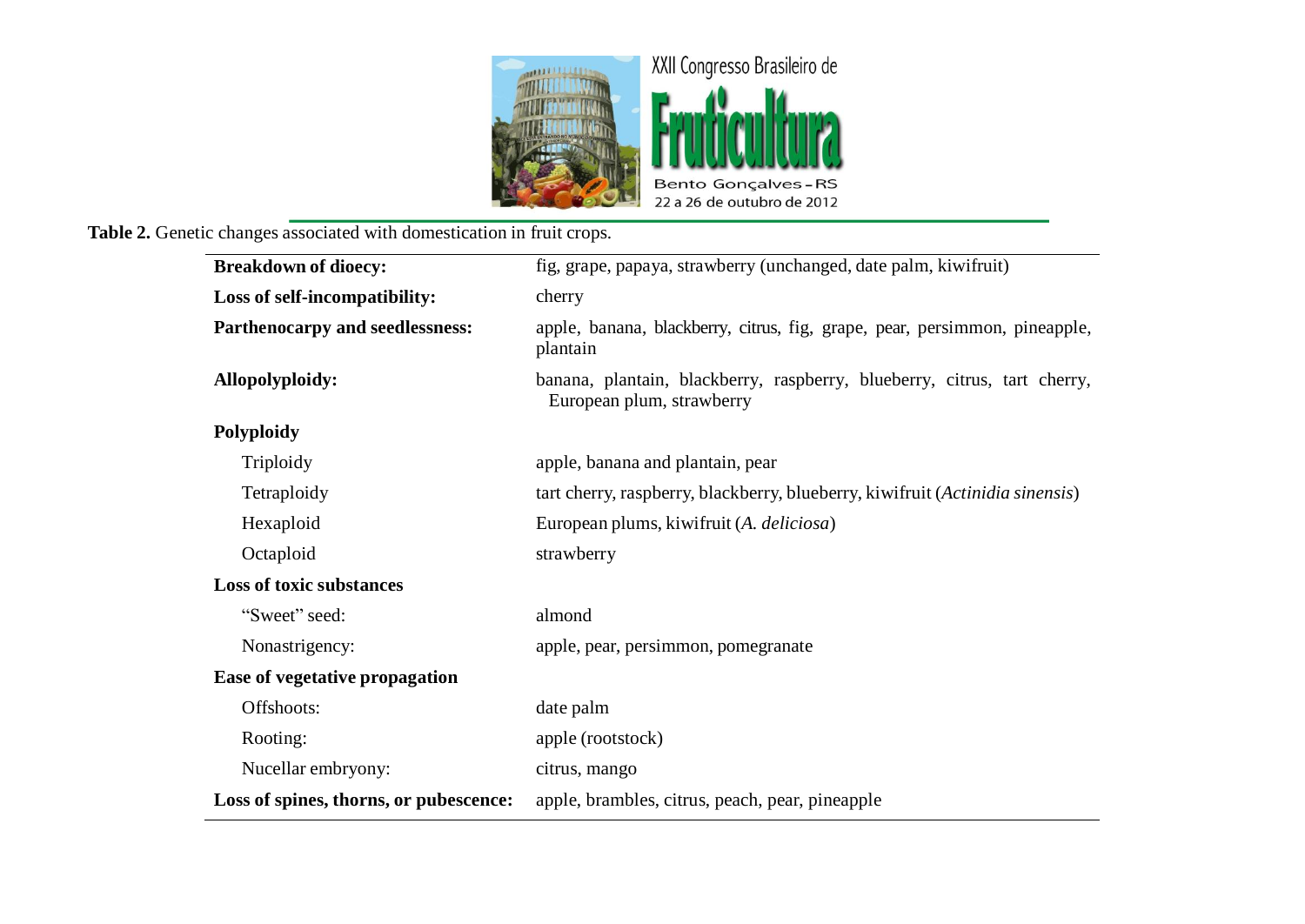



**Figure 1** - Grafting portrayed in a Roman mosaic, 3rd century CE. Source: St. Roman-en-gal, Vienne, France.